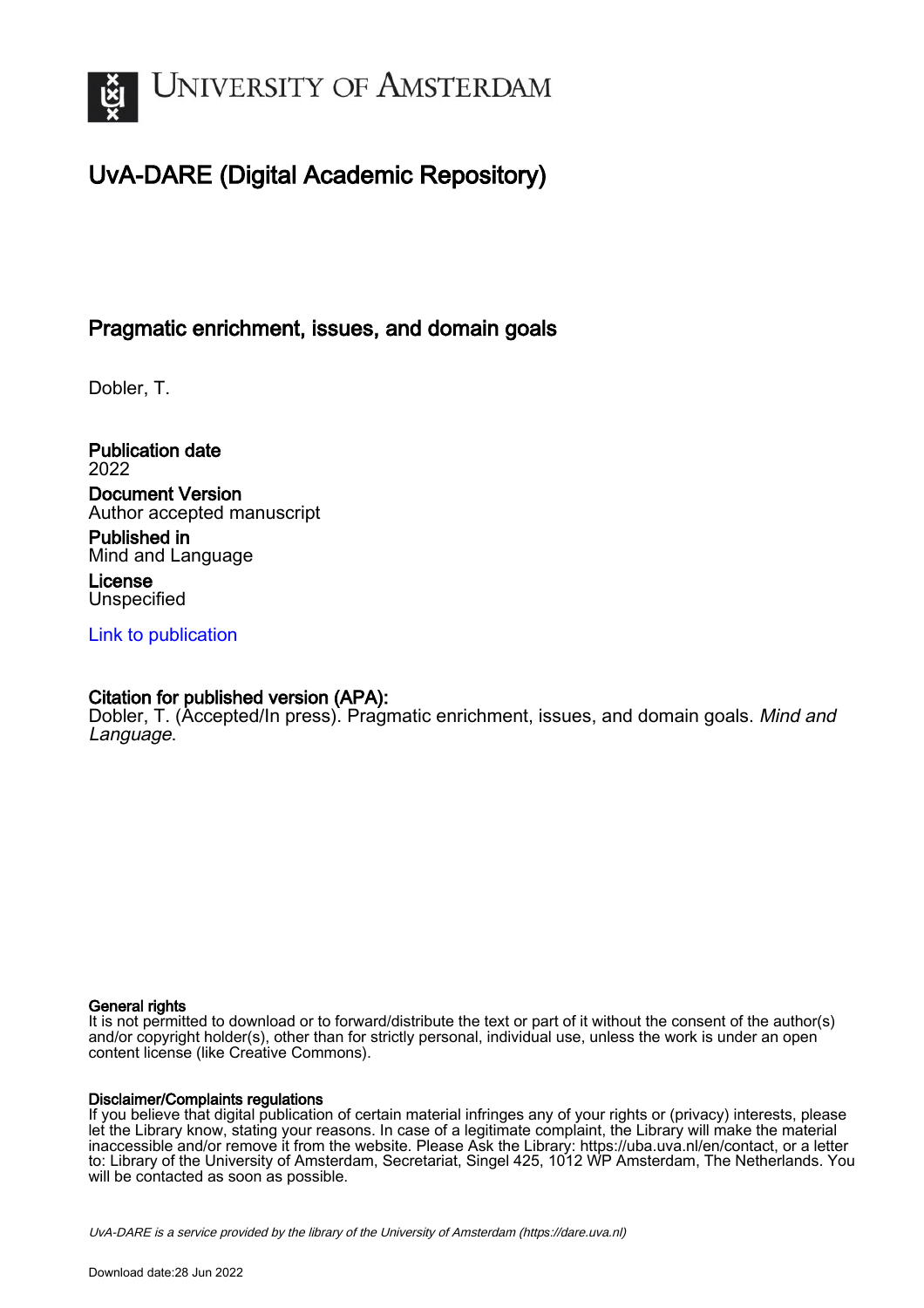# Pragmatic enrichment, issues, and domain goals

January 16, 2022

#### **Abstract**

In this paper I propose an inquisitive approach to semantic underdetermination that uses the model of issue resolution to describe how occasion meanings are determined in the process of pragmatic enrichment. I appeal to 'Travis cases' to motivate the account of semantic underdetermination based on alternative ways for some object *a* to be F. When interpreting a sentence, we look how to narrow down the space of metalinguistic alternatives, and achieve the state where a metalinguistic issue is resolved. I suggest that, in doing this, we primarily rely on contextual domain goals, preferring those alternatives which are conducive to the goal. I demonstrate how the proposed system works in determining occasion meanings of several types of sentences in different contexts.

### **1 Introduction**

Determining what someone intends to say or ask when they utter a sentence often depends on the context of utterance. Consider an example from [Travis](#page-26-0) [\(1989\)](#page-26-0). Max opens the fridge to find that the only milk left inside is a small puddle left by a leaky milk carton removed earlier. Pia needs milk to pour on her breakfast cereal. She asks (1) to which Max replies (2),

- (1) Is there milk in the refrigerator?
- (2) No.

Max has answered Pia's question correctly despite the fact that the fridge does, strictly speaking, contain some traces of milk. In order to have given this correct answer, Max seems to have had to have taken into account what Pia expects to achieve on this occasion. If Pia's expectations and so the occasion itself were different, Max's answer might no longer be correct, as would be the case if Pia was coming to find out if the fridge had yet been cleaned after the removal of the leaky carton.

This and similar examples have been taken to underpin two influential ideas concerning the relation between *standing meaning* – i.e. the meaning encoded in linguistic expressions – and *occasion meaning* – i.e. the meaning expressed by a speaker on an occasion of utterance. These are: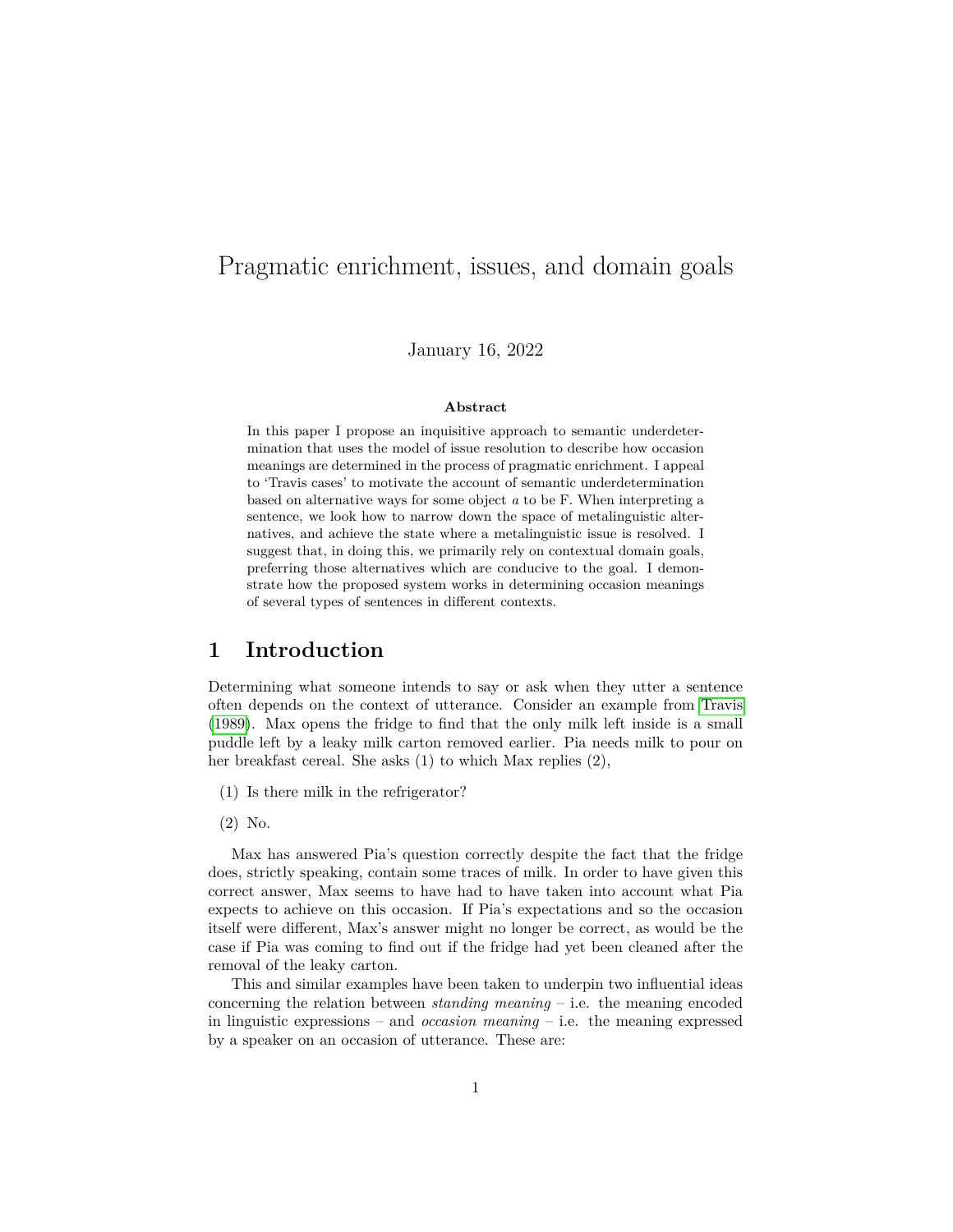- **Semantic underdetermination** based on knowing the standing meaning of a sentence alone one cannot derive the proposition intuitively ex-pressed by the sentence [\(Carston 2002;](#page-24-0) [Travis 1985a\)](#page-26-1).<sup>[1](#page-2-0)</sup>
- **Pragmatic enrichment** in order to determine what is said, standing meaning must undergo pragmatic enrichment. [\(Recanati 2004,](#page-25-0) [Pagin and](#page-25-1) [Pelletier 2007\)](#page-25-1)

In what follows I will propose an *issue-based* treatment of the phenomenon of semantic underdetermination. On this approach, semantic underdetermination represents an unresolved *metalinguistic issue* as to which *way* for *a* to be F is expressed at a given context by using an atomic sentence *Fa*. In the process of interpreting a sentence, we look to narrow down the space of alternative interpretations to achieve a state where the metalinguistic issue is considered resolved. Attaining the kind of resolution needed for interpretation requires that the informative content of a sentence undergoes pragmatic enrichment. To explain how we resolve semantic underdetermination to arrive at occasion meanings, I propose an account of pragmatic enrichment based on the idea of *goal-conduciveness* (see also [Dobler 2019\)](#page-24-1).

Treating semantic underdetermination in this way calls for the application of a semantics that utilises *alternatives*. Alternative-based semantic frameworks were originally developed for modelling the semantics of questions [\(Hamblin](#page-24-2) [1973,](#page-24-2) [Groenendijk and Stokhof 1984,](#page-24-3) [Ciardelli et al. 2013\)](#page-24-4), but have since been used for the analysis of other semantic and pragmatic phenomena such as free choice [\(Aloni 2007\)](#page-23-0), prosodic focus [\(Rooth 1992\)](#page-26-2), disjunction [\(Alonso-](#page-23-1)[Ovalle 2006\)](#page-23-1), polarity [\(Krifka 1994\)](#page-25-2), and ambiguity [\(Poesio 1996\)](#page-25-3). For present purposes, I will make use of the framework provided by *inquisitive semantics* [\(Ciardelli et al. 2019\)](#page-24-5), which works with representations construed as *downward closed* sets. As [Ciardelli and Roelofsen](#page-24-6) [\(2017\)](#page-24-6) and [Roelofsen](#page-25-4) [\(2019\)](#page-25-4) show, the deployment of downward closed structures distinguishes the inquisitive notion of *an alternative* from the one adopted in Hamblin's alternative semantics [\(Hamblin 1973\)](#page-24-2).

In what follows, inquisitive representations will be employed in a standard but also a *non-standard* way (i.e. as *metalinguistic* representations). The primary (non-standard) use of inquisitive representations will be for modelling the underspecification of predicates and atomic sentences.<sup>[2](#page-2-1)</sup> However, once it has been shown how pragmatically enriched meanings of atomic sentences are determined, inquisitive representations will be 're-purposed' – this time in their

<span id="page-2-0"></span> $1$ [Carston](#page-24-0) [\(2002\)](#page-24-0) articulates the thesis as follows: "[the] linguistic semantics of the utterance, that is, the meaning encoded in the linguistic expressions used, the relatively stable meanings in a linguistic system, meanings which are widely shared across a community of users of the system, underdetermines the proposition expressed (what is said)" [\(Carston 2002:](#page-24-0) 19-20.)

<span id="page-2-1"></span><sup>2</sup>As [Asher](#page-23-2) [\(2011\)](#page-23-2) notes, predication understood as a single operation of applying a predicate to its arguments takes many different forms in natural languages (for overview see [Asher 2011:](#page-23-2) 10). The formal model I propose in this paper captures the predication of a (simple) verb phrase to a subject, which explains the main focus on atomic sentences that are composed in this operation. However, the key idea that the root of metalinguistic alternatives lies in predicate underspecification can be applied to other sorts of predication.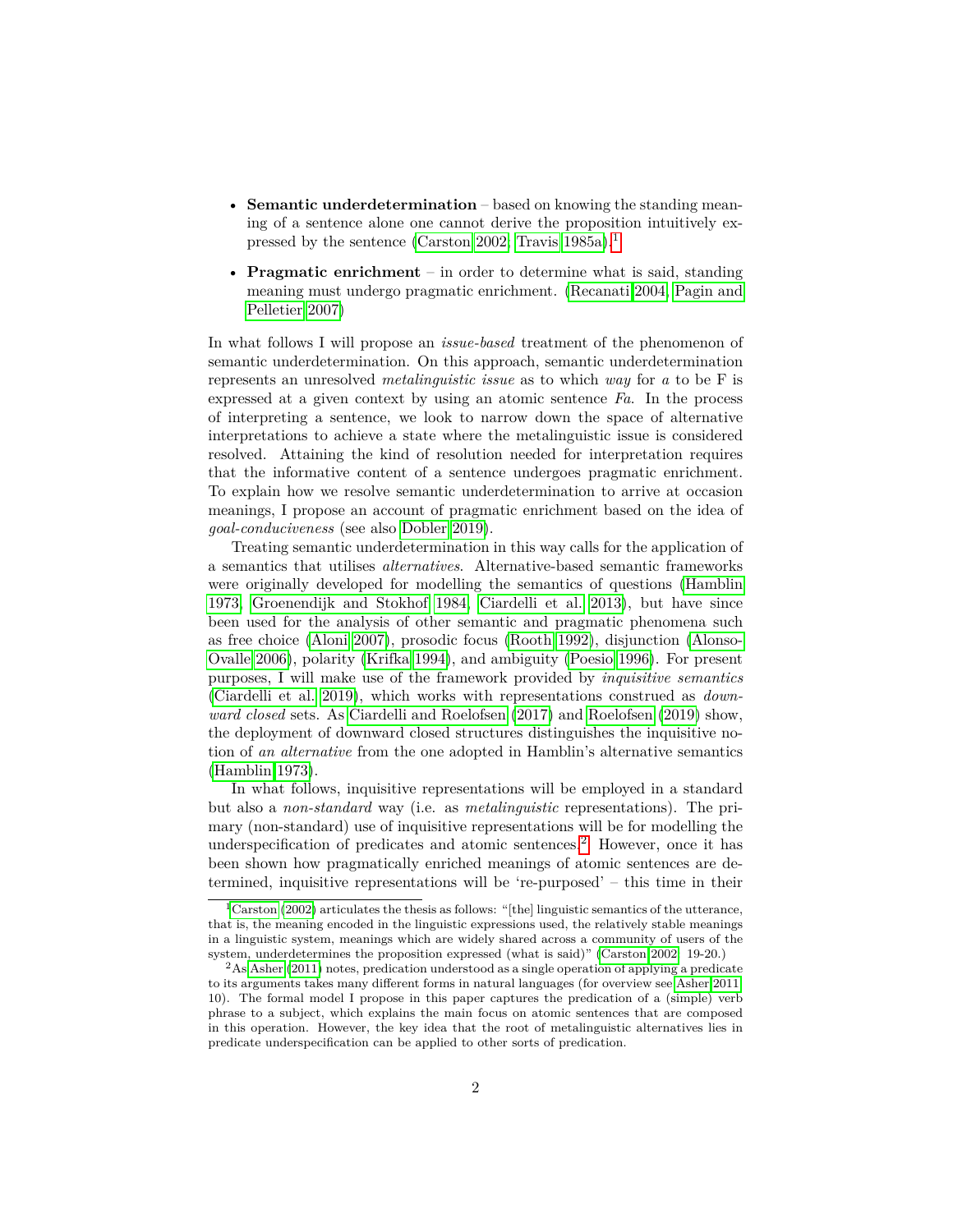standard use as first order *issues* – in recursively building occasion meanings of other complex clauses, including questions.

The discussion is structured as follows. In  $\S 2$ , I appeal to Travis cases to motivate the idea of semantic underdetermination, and suggest that this phenomenon might be due to simple predicates being associated with alternatives (i.e. *ways of being F*). I argue that the sort of predicate underspecification characteristic for Travis cases contrasts with the sort associated with 'logical' polysemy. In §3, I introduce inquisitive meanings, and show how alternative ways give rise to metalinguistic issues over information states. In §4, I propose a goal-sensitive approach to pragmatic enrichment, showing how goal-conducive ways (or, alternatively, anti-conducive ones) determine occasion meaning. In §5, I illustrate how the system works on several types clauses. I conclude in §6.

### **2 Travis cases and predicate underspecification**

### **2.1 Motivating examples**

The idea that utterance content is semantically underdetermined is supported by 'Travis cases' (many examples are collected in [Travis 2008,](#page-26-3) [2011;](#page-26-4) [Collins and](#page-24-7) [Dobler 2018\)](#page-24-7). In this section, I will introduce two such cases. The first is a well known green leaves case, which I will appeal to throughout what follows.<sup>[3](#page-3-0)</sup>

(3) *Pia paints russet leaves green for her art project.* (henceforth, *the painter context*).

Pia: The leaves are green. (TRUE)

(4) *A botanist friend seeks green leaves for the study of green-leaf chemistry.* (henceforth, *the botanist context*).

Pia: The leaves are green. (FALSE)

The same sentence is uttered in each context, but intuitively, while Pia's utterance is true in  $(3)$ , it is false in  $(4)$  $(4)$  $(4)$ .<sup>4</sup> In the painter context, it seems that being painted green counts as being green, whereas in the botanist context, being painted green does not count as being green. Indeed, in the botanist context, being painted green seems to be excluded as a way of being green.

The second example appeals to a common noun, philosopher, as opposed to a colour adjective.[5](#page-3-2) Suppose that Max often likes to engage in deep philosoph-

<span id="page-3-0"></span><sup>3</sup>The green leaves case has been discussed, among others, by [Sainsbury](#page-26-5) [\(2001\)](#page-26-5), [Szabó](#page-26-6) [\(2001\)](#page-26-6), [Predelli](#page-25-5) [\(2005\)](#page-25-5) [Kennedy and McNally](#page-25-6) [\(2010\)](#page-25-6), [Hansen](#page-24-8) [\(2011\)](#page-24-8), [Rothschild and Segal](#page-26-7) [\(2009\)](#page-26-7), [Vicente](#page-26-8) [\(2015\)](#page-26-8) and [Del Pinal](#page-24-9) [\(2018\)](#page-24-9).

<span id="page-3-1"></span><sup>4</sup>For experimental evidence that corroborates these intuitions see [Hansen and Chemla](#page-25-7) [\(2013\)](#page-25-7)

<span id="page-3-2"></span> $5$ There are very similar examples with the nouns welder and sailor in [\(Travis 2018:](#page-26-9) 129) and [\(Travis 2008:](#page-26-3) 27), respectively (the latter featured originally in [Travis 1985a\)](#page-26-1). Both examples play on different understandings of what being a sailor or welder is. Travis lists several alternative ways of being a sailor: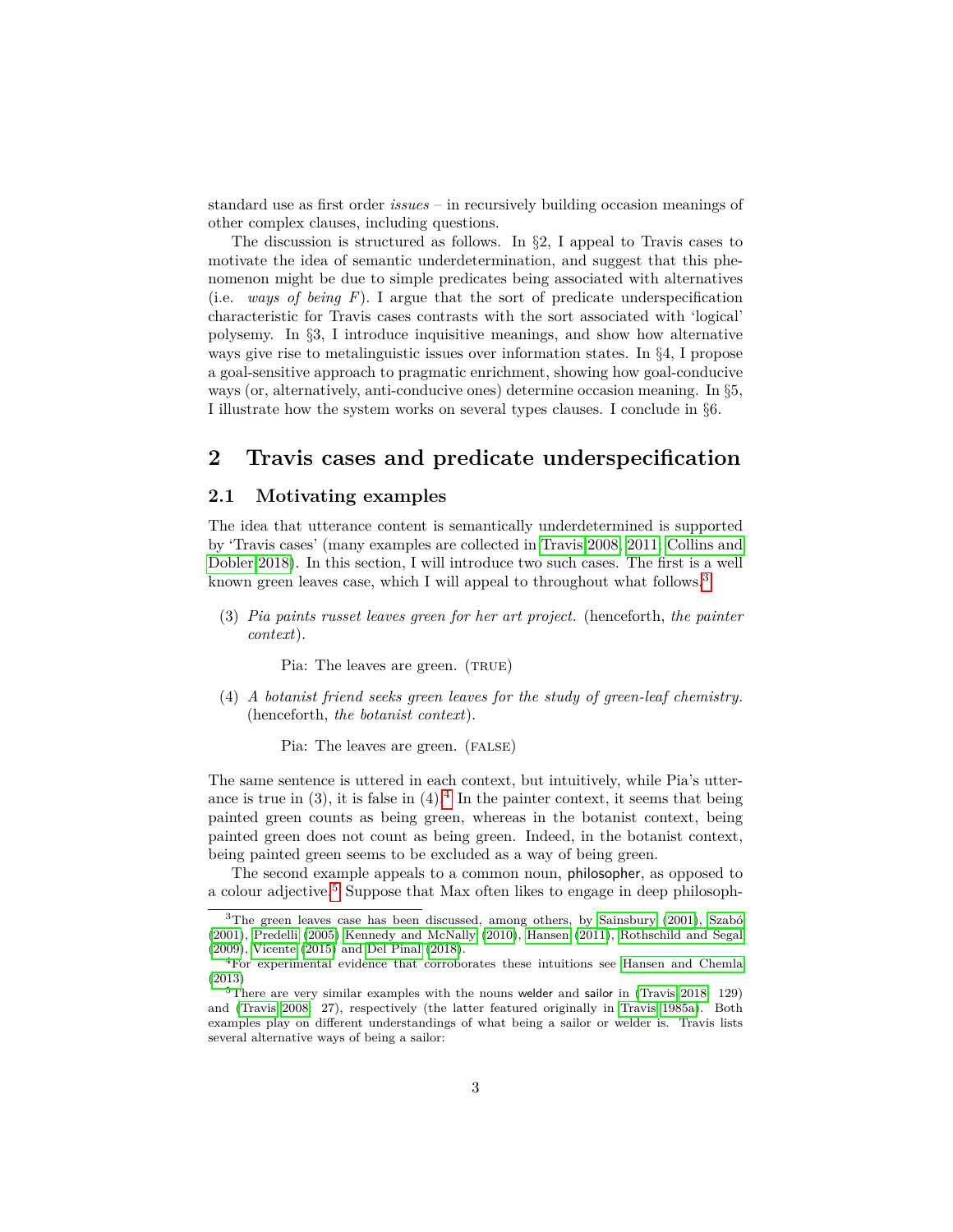ical discussions at social events and enjoys reading philosophy. Professionally, however, Max is an accountant (see [Travis 2000:](#page-26-10) 130).

(5) *Finding a moderator for a local debate club, someone with a notable philosophical bent* (henceforth, *the debate club context*)

Sid: Max is a philosopher. (TRUE)

(6) *Selecting a member of the philosophy department for the university steering committee* (henceforth, *the university context*).

Sid: Max is a philosopher. (FALSE)

The same pattern holds: having a notable philosophical bent is sufficient for Max to be counted as a philosopher in the first context (5), but not the second  $(6)$ 

These contrasts carry over to interrogative versions of the cases. Consider the following:

- (7) Are the leaves green?
- (8) Is Max a philosopher?

Whereas in the painter context, the intuitively correct answer to  $(7)$  is "yes", this is not the case in the botanist context. And again, the same pattern holds for the philosopher example. This suggests that the content intuitively expressed by (7) and (8) (i.e. their *intuitive resolution conditions*) may vary across different occasions of utterance.

Some preliminary observations concerning this data are in order. First, the pairs of scenarios in (3) and (4) (as well as in (5) and (6)) indicate that *extralinguistic* context plays a role in resolving which message the speaker intends to convey by using what is sometimes called an "ambiguous signalling strategy" [\(Santana 2014\)](#page-26-11). Second, examples (7) and (8) demonstrate that the use of underspecified language – i.e. simple predicates without disambiguation modifiers – is not limited to declarative forms. It is clear that the phenomenon is more general and that, besides truth-conditions, it also affects resolution conditions and intuitively correct answerhood. Finally, as suggested by the variety of examples collected in [Travis](#page-26-3) [\(2008\)](#page-26-3), the variability in truth- and resolutionconditions that Travis cases reveal does not seem to be limited to particular classes of words but instead concerns "content words" in general.

He's a sailor', said of: (i) a stock broker whose 10 m yacht and weekend jaunts set him off from his squash-playing colleagues; (ii) an ordinary seaman who, whenever at sea, shows himself to be miserably and perpetually 'at sea'; (iii) the executive chef, or the bandleader on a cruise ship; (iv) a retired sailor, or one who has changed professions; (v) someone with a 'natural aptitude', but who has never sailed." [\(Travis 2008:](#page-26-3) 27)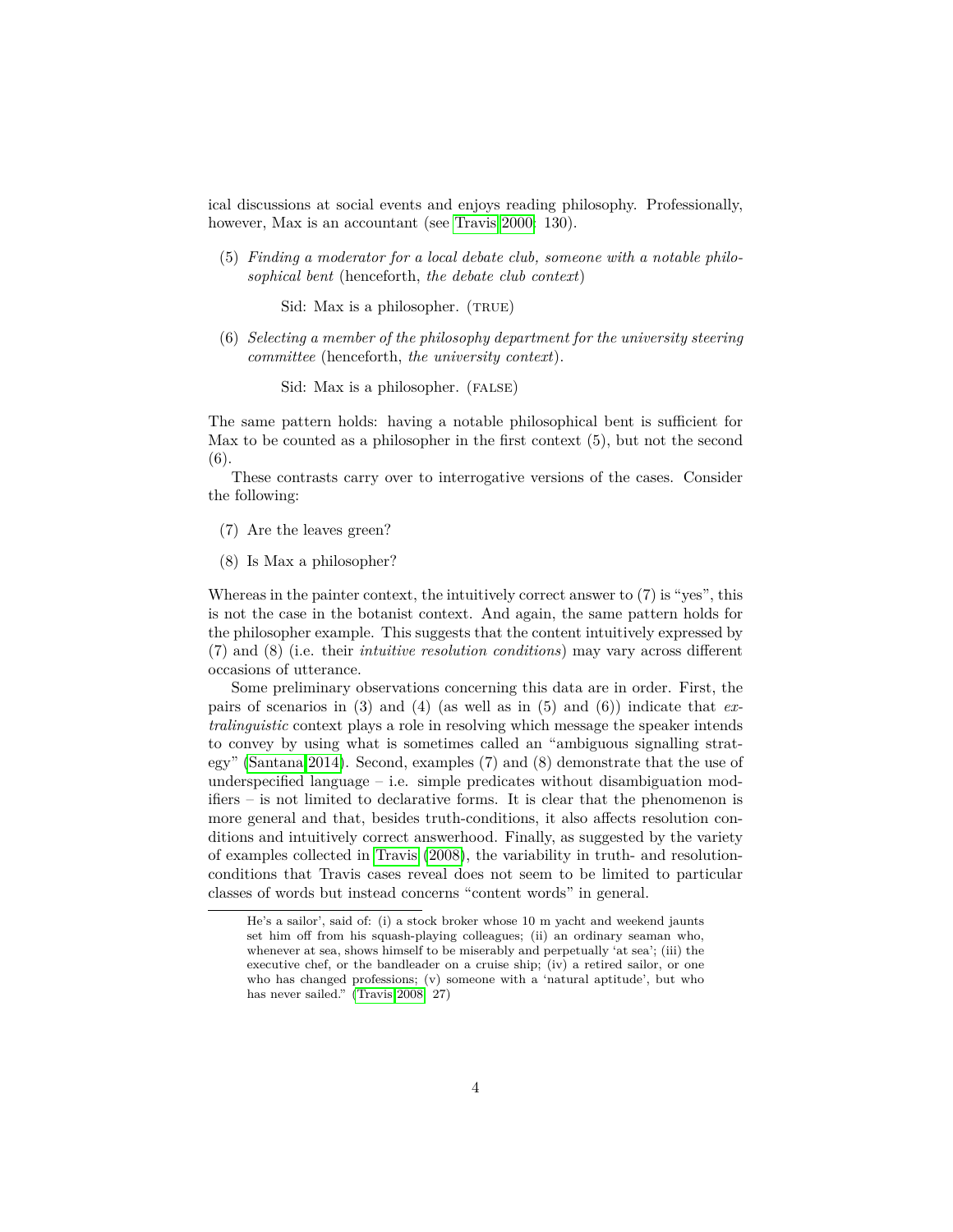### **2.2 Alternative ways of being**

Following [Travis](#page-26-12) [\(1985b,](#page-26-12) [2000,](#page-26-10) [2009,](#page-26-13) [2011\)](#page-26-4) I will assume that the contrasts in intuitive truth-conditions we observe in Travis cases (such as those above) are rooted in our interpretation of *predicates*. A predicate such as green is associated, not only with the property of being green, which is commonly considered to be its reference, but also with different "ways" things may be green. According to Travis, a way in which a predicate "presents" the property it refers to plays an essential role in the interpretation of a particular use of a predicate.

Two uses of a predicate grunts, each in some statement Sid grunts, may each refer to (speak of) being a grunter, but each presents that property in a different way [\(Travis 2000:](#page-26-10) 46).

Predicates in general exhibit what [Travis] would term occasionsensitivity: a proper understanding of a predicate on one speaking of it may differ from that which it bears on another speaking, where the differences are manifest, inter alia, in what the predicate as thus spoken would be true of. [\(Travis 1985b](#page-26-12) 346)

In what follows, I want to make use of the notion of *ways*, and the associated notion of the *occasion-sensitivity of predicates*. Basically, I will treat ways also as properties - but a *way of being F* is considered a more specific property than simply *being F*. For instance, if being green is a property denoted by green, then being naturally green or being painted green are different ways of being green.<sup>[6](#page-5-0)</sup> What counts as an acceptable way of being  $F$  is whatever "reasonable judges" [\(Travis 1989\)](#page-26-0) would intuitively recognise as such: e.g. naturally green is clearly a way of being green, reddish green is not so clearly a way of being green, colourlessly green is clearly not a way of being green. Often, we use a more general and less costly term green to implicitly convey in context what a more specific naturally green or painted green would convey were it explicitly used [\(Santana 2014\)](#page-26-11). Crucially, in which way a predicate presents the property it refers to – or better: in which way we present this property when using the predicate – is not something that is "fixed by specifying which property it refers to" [Travis 2000:](#page-26-10) 46).

Taking into account the notion of ways thus understood, Travis cases can be characterised as eliciting intuitions to the effect that, when someone utters that *a* is F on some occasion, some ways of being F count as part of what they said about *a* while others do not. In the botanist context of the example in (4), being naturally green counts, but being painted green does not. To accept this is not to deny that the leaves in the botanist context *are* painted green. And nor is it to deny that being painted green is a way for leaves to be green. Indeed, there is nothing to prevent us from treating the *minimal content* of green as that undifferentiated set of objects at a world that are green in *some way or other* (see [Borg 2010\)](#page-23-3). What Travis cases seem to show, however, is

<span id="page-5-0"></span> $6$ There are many more ways of being green that come to mind: the leaves could be lit green, mouldy green, made from green plastic, or green from a swarm of aphids.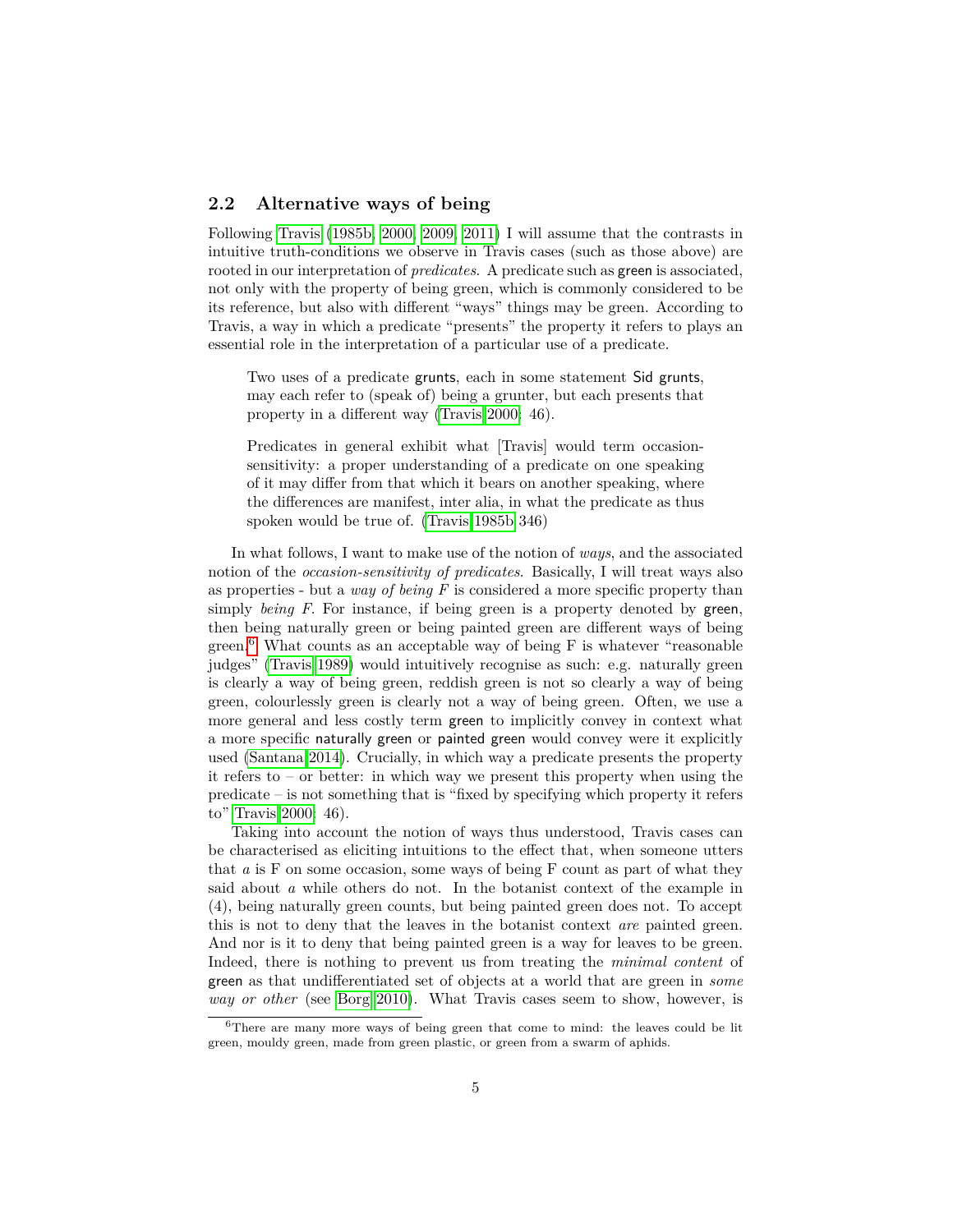that when we come to interpret a particular use of the predicate green, we are able to selectively differentiate between alternative ways of being green and so arrive at a more nuanced understanding of what was said. This suggests that, rather than thinking only in terms of minimal content (i.e. the property referred to by the predicate), it may also be useful to think of predicates as having an *additional* layer of content at which alternative ways are differentiated.

[Yablo](#page-27-0) [\(2014\)](#page-27-0) introduces the idea of *enhanced* meaning (divisions) as an additional layer of the meaning of disjunctive sentences.[7](#page-6-0) Building on Yablo's idea, I want to suggest that the ways of being green jointly form a *cover* over the min-imal content of green.<sup>[8](#page-6-1)</sup> Thus, if we assume that the minimal content of green corresponds to the set of individuals which are green at a world *w* (as specified in (9)), the set of ways of being green can be characterised as a *refinement* of the original set, that is, the set of sets of individuals at a world *w covering* the minimal content of green at that world (as specified in (10)).

- (9)  $\lbrack \mathsf{green}\rbrack_{\mathsf{min}} = \lambda w.\{x \mid x \text{ is green at } w\}$
- (10)  $E$ -green $(w) = {\sigma_1$ -green $(w)$ ... $\sigma_n$ -green $(w)$ } where  $\sigma_i$ -green $(w) \subseteq \llbracket {\sf green} \rrbracket_{\sf min}$ at *w* and  $i \in \{1...n\}$  and  $\bigcup \sigma_i$ -green $(w) = \llbracket \mathsf{green} \rrbracket_{\mathsf{min}}$  at *w*.

The addition of a layer of content that captures more refined distinctions that we associate with the denotations of simple predicates is also in line with a number of other recent proposals. [Del Pinal](#page-24-9) [\(2018\)](#page-24-9) adds C (conceptual) structure consisting of four dimensions to the basic E (extensional) structure; following [Yalcin](#page-27-1) [\(2016\)](#page-27-1), [Haslanger](#page-25-8) [\(2020\)](#page-25-8) distinguishes the *informational* content of a concept (i.e. a partition of logical space) and its *epistemic* content (a refinement of this partition); similarly, [Berto](#page-23-4) [\(2019\)](#page-23-4) proposes a *two-component semantics* where the propositional content consists of two irreducible components, namely, truth-conditions and subject matters or topics. Adopting the idea suggested in [Carston](#page-24-10) [\(2019\)](#page-24-10) of there being two different lexicons associated with a lexical item – namely, the L-lexicon ("narrowly linguistic lexicon") and the C-lexicon ("a usage-based store of established communicational units") – we can classify *minimal content* as part of the L-lexicon and *enhanced content* as part of the C-lexicon.

### **2.3 Occasion-sensitivity and polysemy as types of predicate underspecification**

So far I proposed, following Travis, that the interpretation of a predicate F is *underspecified* insofar as the intended way of being F is not fixed by specifying

<span id="page-6-0"></span><sup>7</sup>He writes,

<sup>[</sup>w]hen Frost writes, The world will end in fire or in ice, the truth-conditional meaning of his statement is an undifferentiated set of scenarios. Its "enhanced" meaning is the same set, subdivided into fiery-end worlds and icy-end worlds [\(Yablo 2014:](#page-27-0) 2).

<span id="page-6-1"></span><sup>8</sup>A cover of the set A is a family of subsets of A whose union is equal to A. For using the set-theoretic notion of covers in the analysis of natural language expressions see [Aloni](#page-23-5) [\(2001\)](#page-23-5).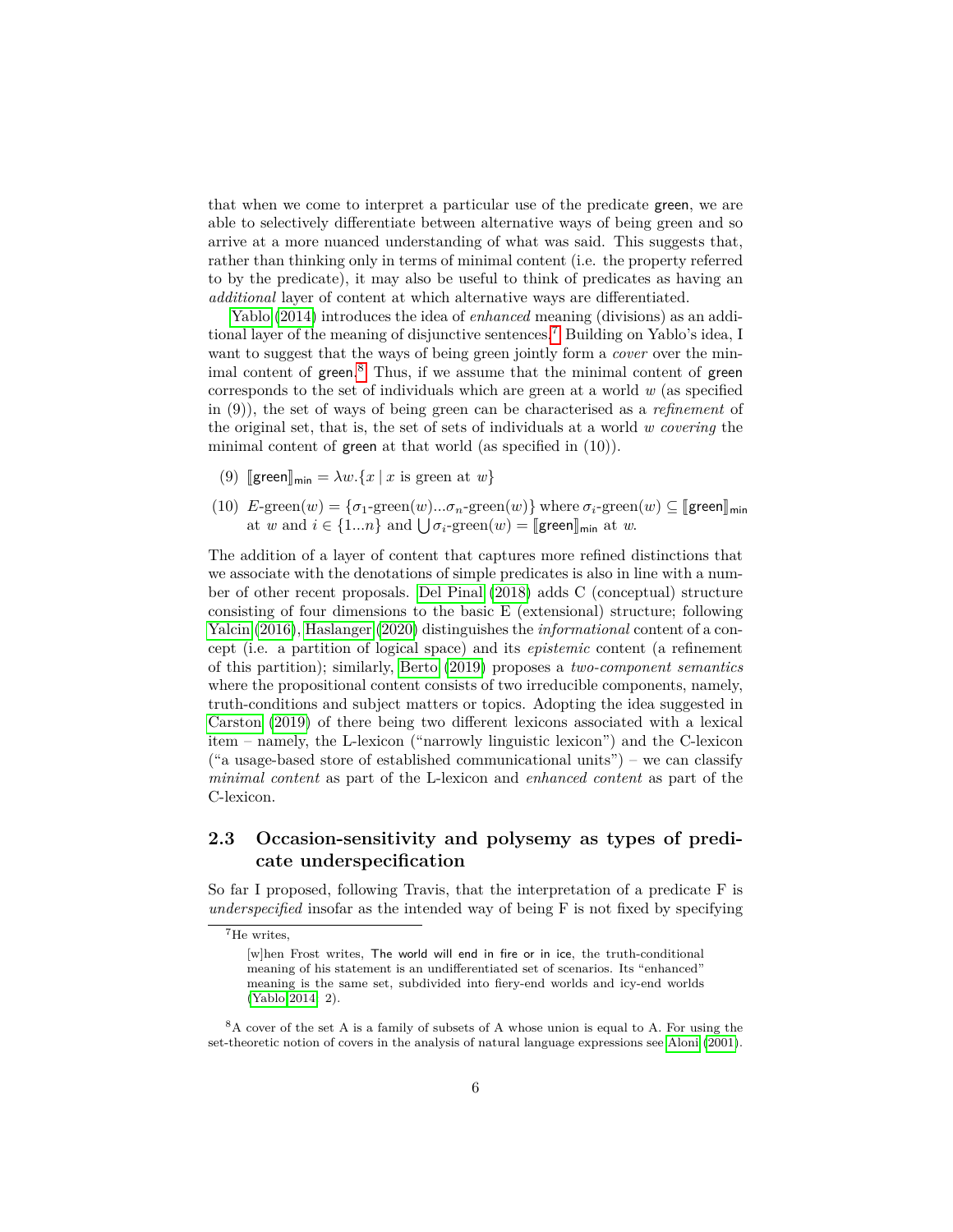the property the predicate refers to. Polysemy – a word having multiple related senses – is often called for to explain the underspecification of predicates.<sup>[9](#page-7-0)</sup> For instance, the meaning of book is underspecified insofar as it may refer to a physical object (when composed with the adjective bound), or information/content (in the context of thought-provoking or scary, [Frisson 2015\)](#page-24-11). Similarly, the noun school can be used to refer to the building (Max walked to the school), the school board (A concerned mother talked to the school), or the institution (Max's brother goes to school).

Some authors don't find a significant distinction between the underspecification of green or philosopher in Travis cases and the underspecification of polysemous expressions such as book or school [\(Carston 2010,](#page-24-12) [Recanati 2012,](#page-25-9) [Vicente](#page-26-8) [2015,](#page-26-8) [Löhr 2021\)](#page-25-10). This is not surprising because both "permit an expression to have different semantic values on different uses" [\(Viebahn 2020:](#page-26-14) 4).Thus, using the polysemy of book as the model, [Vicente](#page-26-8) [\(2015\)](#page-26-8) proposes an analysis of the green leaves case by appealing to two general "aspects" (qualia) associated with common nouns: *object-as-it-is* and *object-as-it-appears*. According to this analysis, while the botanist is interested in greenness as a property of the leaf as it is, the decorator is interested in greenness as a property of how the leaf appears (regardless of how the leaf actually is). He writes,

[a] common noun such as 'leaf' can contribute with two different perspectives, or aspects, to the truth-conditional contents of the utterances where it occurs. Its contribution can be its essential makeup (leaf-as-what-it-is) or its appearance (leaf-as it-appears). It is in this sense that it can be said that 'leaf' is polysemous, and it is this polysemy which explains the ambiguity of 'those leaves are green'. [Vicente 2015:](#page-26-8) 59)

Let me briefly point out two related reasons against using this style of analysis for the underspecification of predicates in Travis cases (i.e. occasion-sensitivity). First, notice that the (logical or regular) polysemy of book (or school) is typically *resolved compositionally*, namely, in (co-)predicational *linguistic* contexts (see especially arguments in [Asher 2011](#page-23-2) and [Collins 2017\)](#page-24-13). So, when combined with the adjective bound, the noun book denotes a physical object, and in the context of scary it denotes information. However, the type of predicate underspecification at play in Travis cases seems quite dissimilar in this respect to these more systematic "sense alternations"[10](#page-7-1) insofar as many candidate semantic values remain even when the linguistic context of the target term is provided. For instance, green leaves, round ball, hot oven, blue ink, informative

<span id="page-7-0"></span><sup>9</sup>Frisson defines polysemy as follows: "[t]he different, though semantically related, interpretations of a word like school are called senses, and a word with multiple senses is called a *poleseme* or *polysemous*." [\(Frisson 2009:](#page-24-14)112). In recent years, there has been a surge of interest in connecting contextualist data and theories of polysemy, see [Recanati](#page-25-11) [\(2017\)](#page-25-11)[,Carston](#page-24-15) [\(2021\)](#page-24-15), [Löhr](#page-25-10) [\(2021\)](#page-25-10)

<span id="page-7-1"></span><sup>10</sup>Pustejovsky lists a number of sense alternations (content/container, count/mass, figure/ground, product/producer, process/result, place/people) associated with what he calls "logical polysemy" (see [Pustejovsky 1995:](#page-25-12) 31).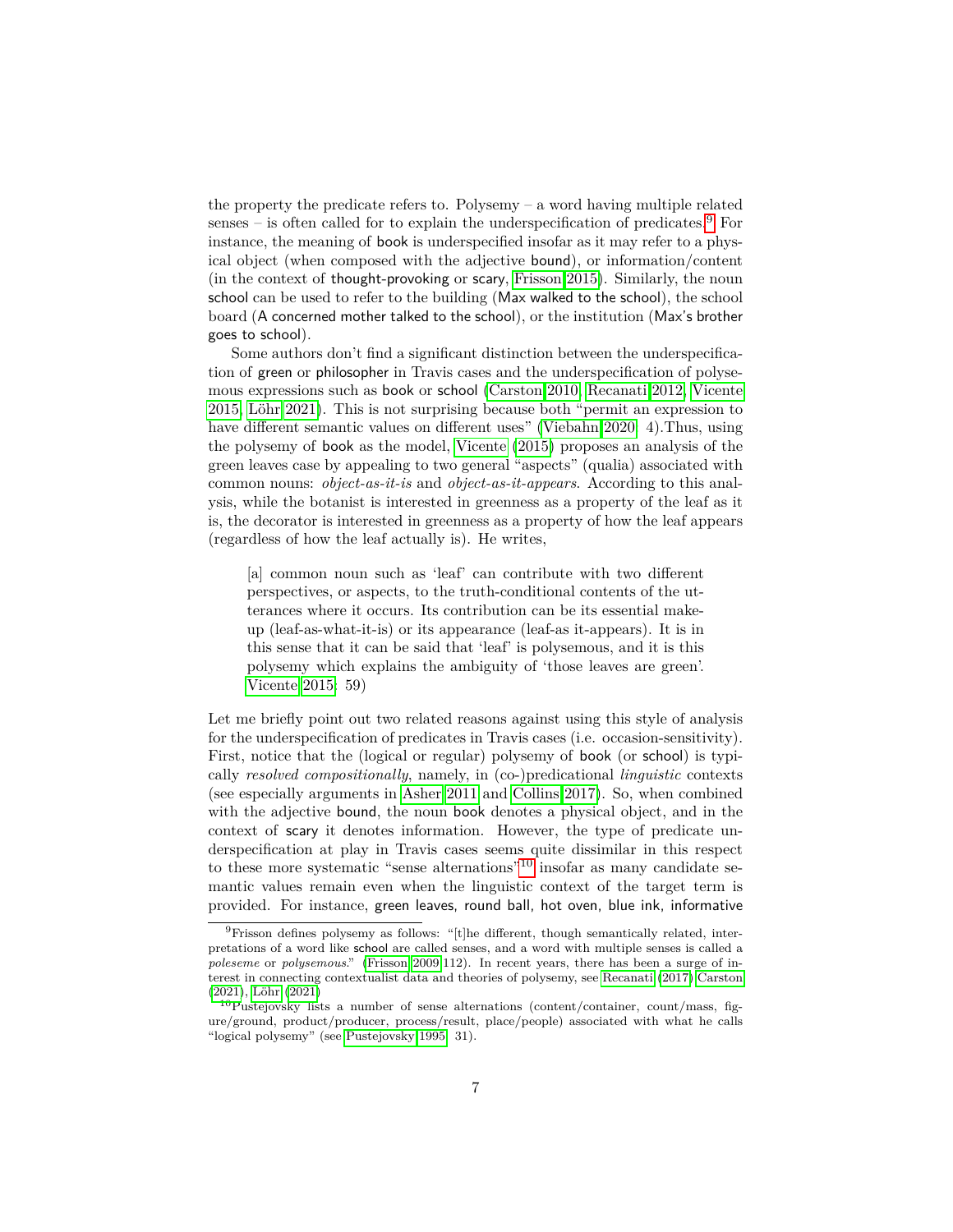book each still has many different possible interpretations that may bring about the variability in intuitive truth-conditions of the sentences of which they are a part (see also [Viebahn 2020\)](#page-26-14). So, while a simple modification will typically disambiguate "senses" it need not, thereby, disambiguate ways. And this is because the resolution of the "ambiguity" of ways  $-$  i.e. of the type of predicate underspecification Travis calls "occasion-sensitivity" – is typically achieved by appealing to *extra-linguistic* context (see [Collins 2017:](#page-24-13) 687).

Second, the commonly identified senses of a polysemous expression (e.g. physical object/information) seem to be *coarser* than ways, since different ways might fall under the same dimension or sense.<sup>[11](#page-8-0)</sup> Whilst Vicente's "is/appears" distinction perhaps aligns with the natural/painted green contrast in Travis' green leaves example, it is ultimately not general or flexible enough to explain the type of variability that these cases target. In some examples, the ambiguity Vicente postulates fails to align with the contrast in ways. Consider the expression red apple, which typically means having a red peel, but can also be interpreted as having red flesh (see [Lahav 1989,](#page-25-13) [Blutner 1998\)](#page-23-6). These are clearly different ways of being red as we can think of a scenario where only having red flesh (and not having red peel) would count as being red (see the case in [Bezuidenhout 2002\)](#page-23-7). So this difference in ways could conceivably come to bear on whether we would judge the sentence This apple is red as being true or false. Nonetheless, having red flesh and having red peel would *both* fall under the aspect of the "object-as-it-is", they both instantiate the "perceptual dimension" of red, and each takes on a *gradable* meaning, see [Kennedy and McNally](#page-25-6) [\(2010\)](#page-25-6).<sup>[12](#page-8-1)</sup> Hence, although occasion-sensitivity and polysemy both characterise predicate underspecification, contrasts such as these speak against treating them as the same phenomenon.

### **3 Underdetermination as a metalinguistic issue**

On the characterisation of predicate underspecification introduced in §2*.*2*.*, the minimal content of a predicate, F, is the property denoted by F. The enhanced content of a predicate provides a cover differentiating alternative ways of being F. Using *inquisitive semantics* [\(Ciardelli et al. 2019\)](#page-24-5), we can integrate these two components of standing meaning into a single formal representation.

On the resulting construal of standing meaning, predicating F of an individual leaves it open which way of being F is at stake at an occasion. We shall therefore say that predication raises a *metalinguistic issue*. The process of arriving at occasion meaning is thus a process of *issue resolution*: deciding which metalinguistic alternative the speaker has in her purview on a given occasion. As we shall see, an advantage of framing things in this way is that it enables us

<span id="page-8-0"></span><sup>11</sup>According to [Viebahn](#page-26-14) [\(2020\)](#page-26-14), besides *mere polysemy*, there is a category of *polysemy cum context-sensitivity* whereby each sense may further have many different semantic values.

<span id="page-8-1"></span><sup>12</sup>Whilst [Del Pinal](#page-24-9) [\(2018\)](#page-24-9) locates different (multiple) "dimensions" in the conceptual structure so that they can all play a role in modifying the extension of a term on a given use, [Kennedy and McNally](#page-25-6) [\(2010\)](#page-25-6) interpret them as different lexical meanings.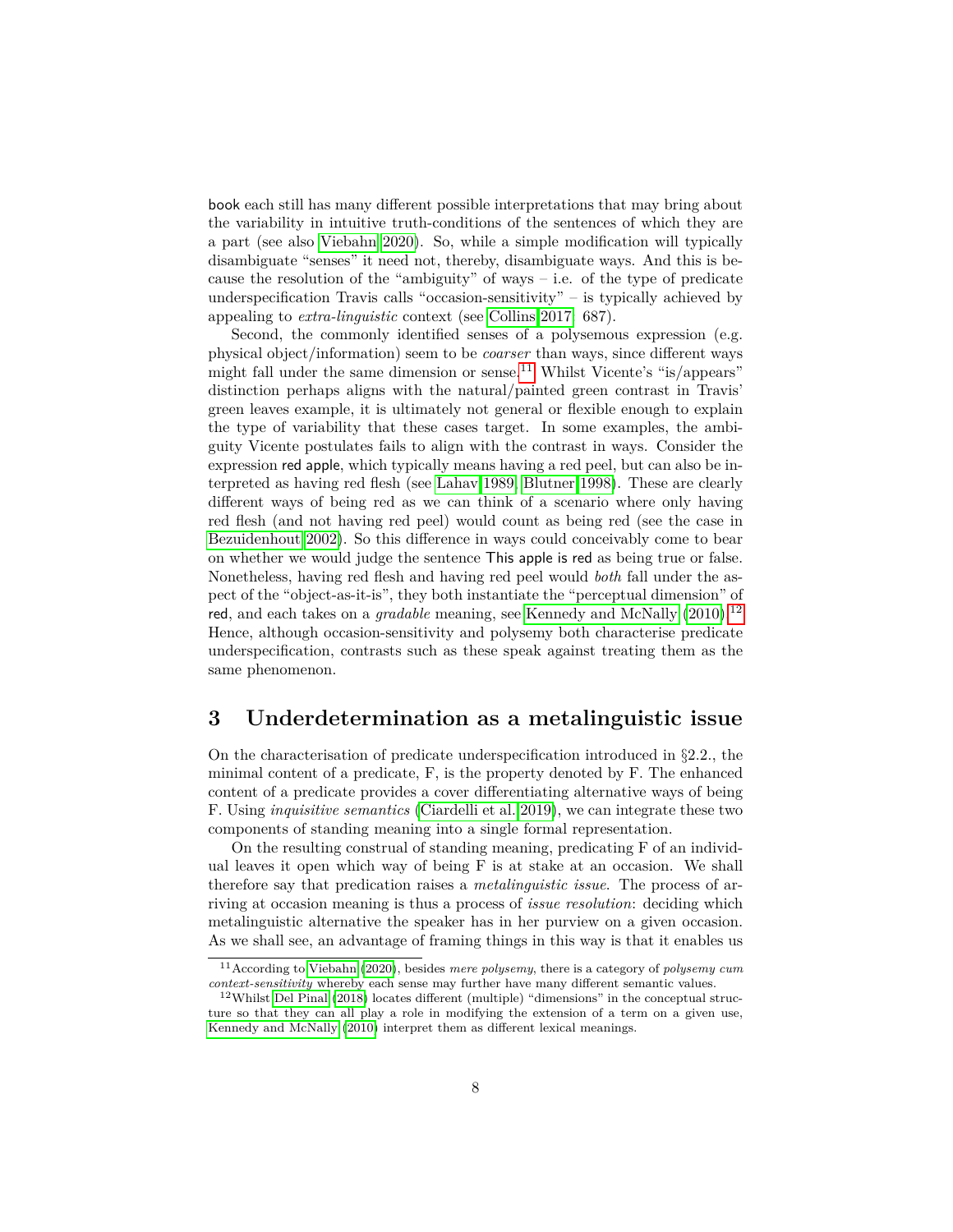to recursively define the occasion meanings of complex clauses.

### **3.1 Inquisitive meanings**

#### **3.1.1 Basic notions in inquisitive semantics**

In the framework of *inquisitive semantics*, the meaning of a sentence  $\varphi$ , regardless of whether it's a declarative or interrogative, is modelled as *a (nonempty)* downward closed set of information states that support  $\varphi$  [\(Ciardelli](#page-24-5) [et al. 2019\)](#page-24-5).[13](#page-9-0) Any such set of information states (i.e. a set of sets of worlds) is referred to as an *issue*, where issues are resolved by the information states they contain. Downward closure is supposed to formally capture the intuition that if the issue raised by  $\varphi$  is resolved by a state  $s \in [\varphi]$  it will also be resolved by any stronger state  $t \subseteq s$ . By introducing this richer notion of meaning, we are able to capture not only *informative* content – i.e. the information provided by a sentence – but also *inquisitive* content – the issue that it raises. The *informative* content of *ϕ* corresponds to the *union* of all members (informative states) of  $[\![\varphi]\!]$ , i.e., info $(\varphi) := \bigcup [\![\varphi]\!]$ .<br>In the inquisitive framew

In the inquisitive framework, all sentences regardless of their sentential form raise issues. The issue raised by  $\varphi$  constitutes its *inquisitive content*. A sentence raises a *trivial* issue whenever its informative content is enough to resolve it, and it raises a proper issue whenever its informative content is insufficient to resolve it.<sup>[14](#page-9-1)</sup> *Maximal elements* of  $\llbracket \varphi \rrbracket$  are called *alternatives* for  $\varphi$ .<sup>[15](#page-9-2)</sup> Depending<br>on whother the issue reject is trivial or proper a septence will have one or on whether the issue raised is trivial or proper, a sentence will have one or more than one alternative, respectively. Simple declarative sentences typically have trivial inquisitive contents, whilst interrogatives have non-trivial inquisitive contents. For disjunctive sentences, however, both informative and inquisitive contents are non-trivial.

### **3.1.2 Applying inquisitive representations to semantic underdetermination**

I proposed above that underdetermination motivates the approach whereby the standing meaning of the predicate *F* encodes not only its minimal content – the property of being F – but also the enhanced content – the set of *ways* of being F. The latter component, I want to suggest, generates a *metalinguistic issue* which becomes pragmatically resolved in a discourse context. Using inquisitive semantics, we can integrate these two components by modelling the standing meaning of an atomic sentence as *an issue over an information state*. The minimal content can be represented by the informative component of standing

<span id="page-9-0"></span><sup>13</sup>Sentences are evaluated at states in terms of *support* rather than truth; still support supervenes on truth in as much as a sentence is supported in a state *s* iff it is true in all worlds in *s*. Formally, a state, possibility or (classical) proposition is a set of possible worlds,  $s \subseteq W$ .

<span id="page-9-1"></span><sup>&</sup>lt;sup>14</sup>The sentence  $\varphi$  can raise a *trivial issue* that is resolved by its informative content info( $\varphi$ ), *viz.* whenever  $\text{info}(\varphi) \in [\varphi]$ . Whenever  $\text{info}(\varphi) \notin [\varphi]$  the sentence  $\varphi$  raises a *proper issue* which is resolved by some more enhanced state  $s \subset \text{info}(\varphi)$ .

<span id="page-9-2"></span><sup>&</sup>lt;sup>15</sup> ALT( $\varphi$ ) = { $s \in [\varphi]$  such that there is no  $t \in [\varphi]$  such that  $s \subset t$ }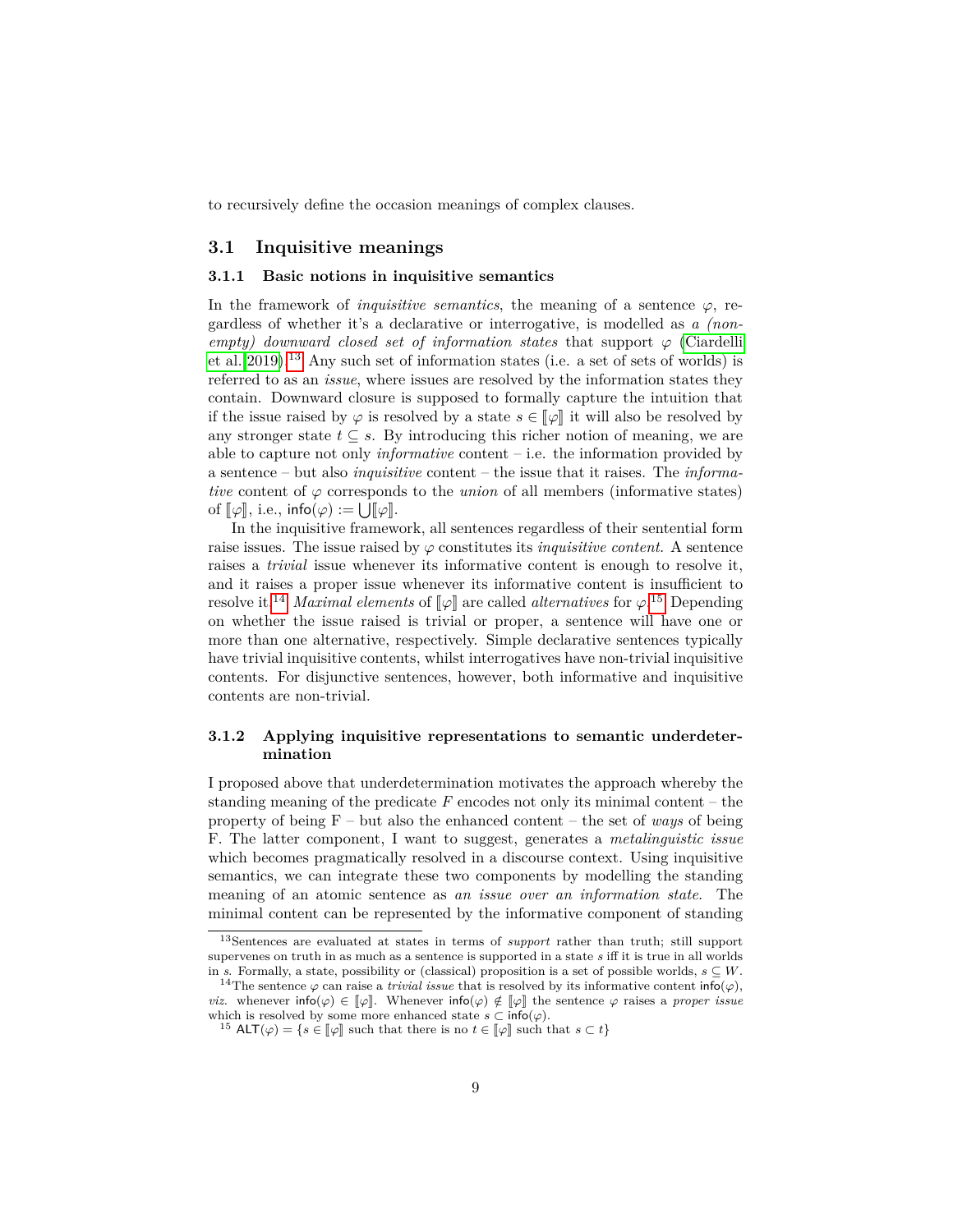meaning (also called here *minimal proposition*), whilst the enhanced content is captured by taking this issue as a *non-trivial issue* whose resolution requires a proper (i.e. non-trivial) enrichment. More specifically, the information provided by the standing meaning of an atomic sentence  $Fa - \text{that } a$  is  $F - \text{is insufficient}$ to resolve which ways count at an occasion – that, for all that, *a* might be  $\sigma_1$ -F or  $\sigma_2$ -F etc. In this way, the underdetermination of the standing meaning of *Fa* is modelled as an *implicit question* as to which way for *a* to be F is expressed in a context by uttering *Fa*.

### **3.1.3 Why inquisitive alternatives?**

Both alternative semantics [\(Hamblin 1973\)](#page-24-2) and inquisitive semantics associate sentences with sets of propositional alternatives (or issues). However, as [Cia](#page-24-6)[rdelli and Roelofsen](#page-24-6) [\(2017\)](#page-24-6) and [Roelofsen](#page-25-4) [\(2019\)](#page-25-4) show, the underlying notion of alternatives is conceptually quite different in the two frameworks. The difference comes from construing inquisitive propositions as downward closed sets and alternatives as their maximal elements. According to Roelofson, "this means that one alternative can never be contained in another (otherwise it would not be a maximal element). By contrast, in alternative semantics one alternative may very well be contained in another" [\(Roelofsen](#page-25-4) [\(2019\)](#page-25-4): 270). In other words, unlike in alternative semantics, in inquisitive semantics alternatives are "logically independent" and are construed as *non-nested sets*.

One of the empirical consequences of this conceptual difference has to do with the treatment of the so called "Hurford disjunctions". Hurford disjunctions are sentences such as John is American or Californian and also Is John American or Californian?. Although the peculiarity of these sentences cannot be accounted for in traditional alternative semantics, they are ruled out as infelicitous by inquisitive semantics.

Now, how is this distinction between the two notions of alternatives and the exclusion of Hurford disjunctions relevant for the current proposal? I suggested that metalinguistic issues on the sentential level are generated by the alternative ways for *a* to be F. Thus the metalinguistic issue to resolve in the process of pragmatic enrichment is whether *a* is  $\sigma_1$ -F or  $\sigma_2$ -F and so on. This issue thus involves a disjunction of alternative ways of being F. Crucially, the disjuncts should be construed as *non-nested sets* since whether *a* is  $\sigma_1$ -F or F (e.g. Are the leaves naturally green or green?) being a Hurford disjunction, is clearly not a valid metalinguistic issue. So, the alternatives defined in inquisitive semantics are more appropriate representations for metalinguistic issues arising from ways. Furthermore, as I am concerned to model the context-sensitivity of predication, the application of inquisitive representations in modelling metalinguistic issues will be limited to atomic sentences that are composed through the operation of predication.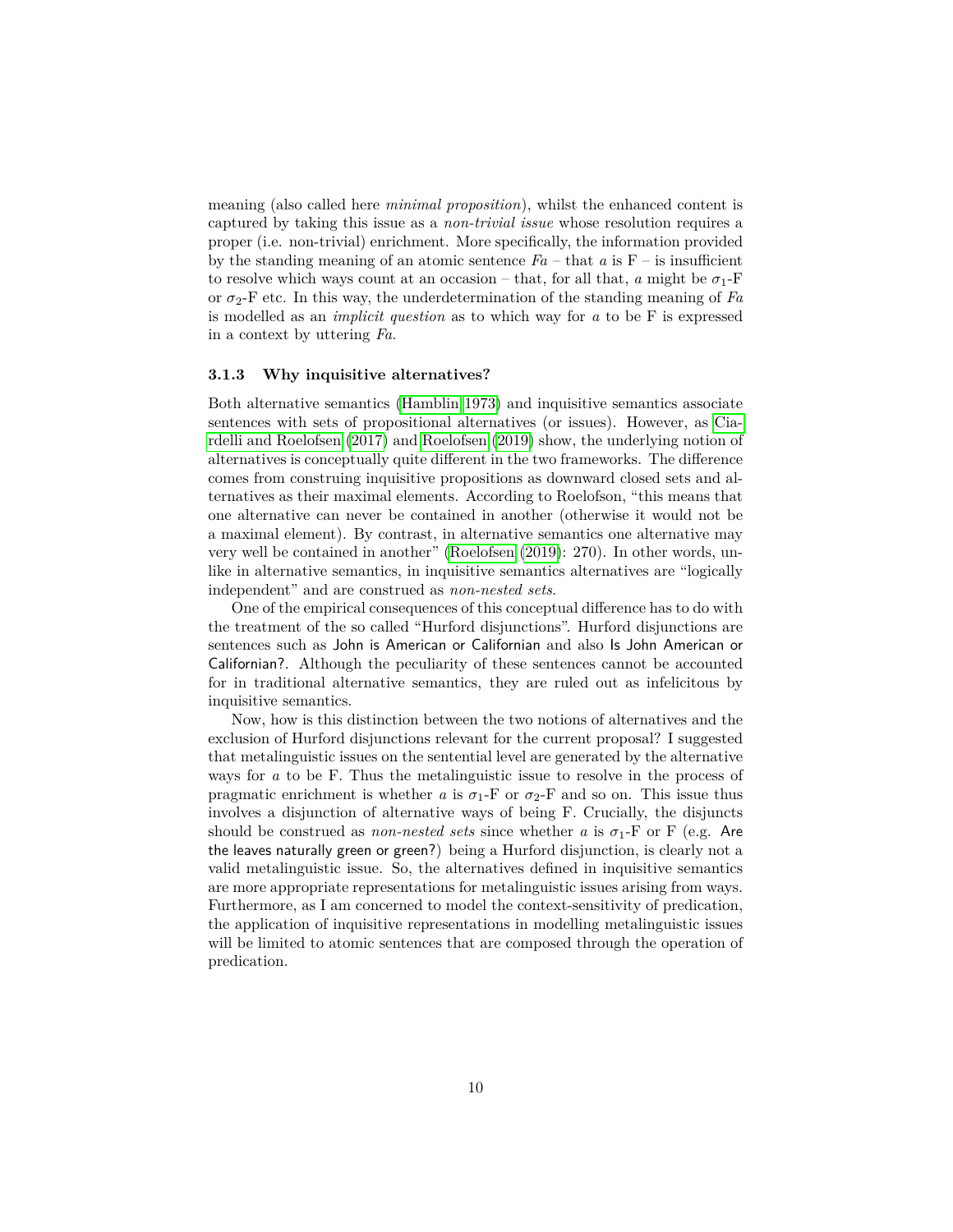### **3.2 Typed inquisitive semantics**

Let us embed our characterisation of the underspecified meaning of a predicate within the framework of *typed inquisitive semantics* [\(Ciardelli et al. 2016\)](#page-24-16). In this way, we can compositionally capture how the alternatives associated with predicates (i.e., ways) generate metalinguistic alternatives at the sentential level.

In typed inquisitive semantics, sub-sentential expressions do *not* denote sets of their usual denotations, unlike, for instance, in alternative semantics [\(Ham](#page-24-2)[blin 1973\)](#page-24-2). Still, in order to have sets of propositions as sentence meanings, the typing of sub-sentential expressions is adjusted. For example, the denotation of a predicate is still a *single* function (i.e. not a set of functions as in alternative semantics), but its semantic type is  $\langle e, T \rangle$  instead of  $\langle e, t \rangle$ , where *T* is an abbreviation for the type  $\langle \langle s, t \rangle, t \rangle$ .<sup>[16](#page-11-0)</sup> A simple predicate *F* in typed inquisitive semantics (InqT) denotes a function that maps an individual to the (downward closed) set of states which contain enough information to establish that the individual has the property F. This is captured in the following definition (the downward pointed arrow indicates that the set is *downward closed*),

(11) 
$$
[F_{\text{inq}}\tau]_{\langle e,T\rangle} = \lambda x.\{|Fx|\}^{\downarrow}
$$

$$
= \lambda x.\{s \mid x \text{ is F in every } w \in s\}
$$

Recall that on our characterisation of the relation between the minimal and enhanced meaning of green, the minimal meaning of green is refined by the set of alternative ways of being green which cover the original set. In typed inquisitive semantics, a disjunctive verb phrase such as sing or dance is taken to express "an alternative-generating function, i.e., a function that, for any given input, produces a set of alternative propositions" [\(Ciardelli et al. 2016:](#page-24-16) 11). We can use this sort of function to model the underspecified meaning of a simple predicate such as green. Namely, we envisage the standing meaning of green as an *implicit inquisitive disjunction* of alternative ways of being green that, despite denoting a single function, generates the set of propositions (i.e. metalinguistic alternatives) that emerge at the level of an atomic sentence. Each such metalinguistic alternative embodies a different way of being F holding of an individual. Thus, on the current approach, the set of alternative propositions that emerge from combining a simple predicate *F* with an individual *a* are generated by the *implicit* (rather than explicit) disjunction operator in the verb phrase joining alternative ways of being F.

In light of this observation, the entry for the underspecified standing meaning of green should be modified as follows:

 $(12)$   $[\text{green}]_{\langle e,T\rangle} = \lambda x. \bigcup_{i\in n} \{|\sigma_i\text{-}Gx|\}^{\downarrow}$ 

 $= \lambda x.\{s \mid x \text{ is } \sigma_i\text{-green in every } w \in s, \text{ for some way } \sigma_i \text{ of being green}\}\$ 

<span id="page-11-0"></span><sup>&</sup>lt;sup>16</sup>In an intensional type theory, *s* denotes a type, i.e., possible world. It's important not to confuse this with our adopted notation for information states.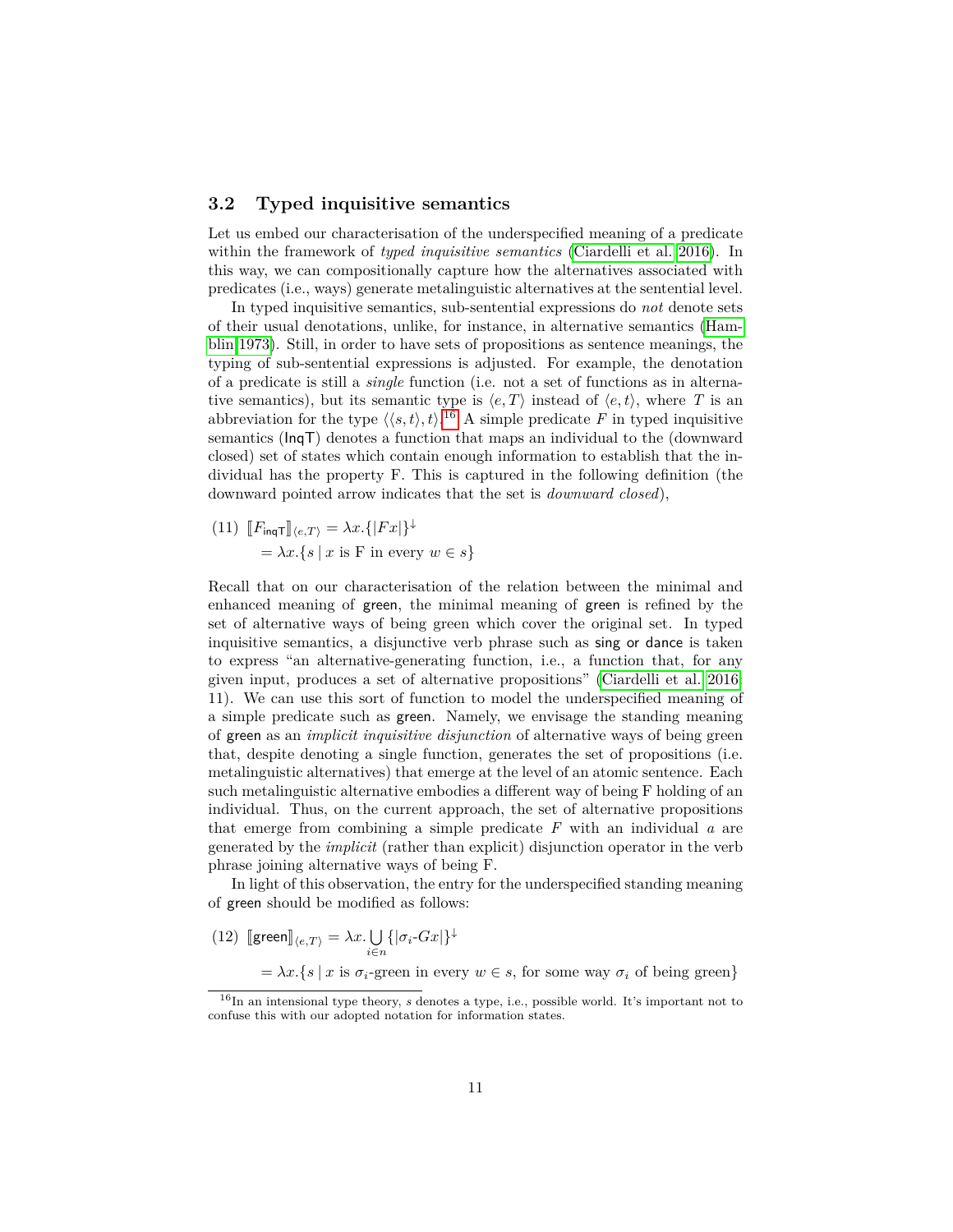The standing meaning of a simple predicate F is a function from individuals to the set of states consisting exclusively of worlds where something is F in the  $\sigma_i$  way of being F. Correspondingly, the underspecified standing meaning of an atomic sentence *Fa* is a downward closed set of states, each containing worlds where *a* is F in some way  $\sigma_i$  of being F. I use  $|\sigma_i$ -Fa to denote the set of worlds where it is true that  $a$  is F in some way  $\sigma_i$  of being F.

(13) 
$$
[Fa]_{\langle T\rangle} = \bigcup_{i \in n} \{|\sigma_i - Fa|\}^{\downarrow}
$$

$$
= \{s \mid a \in \sigma_i - F \text{ in every } w \in s, \text{ for some way } \sigma_i \text{ of being } F\}
$$

*Metalinguistic alternatives* of *Fa* are represented by the maximal elements of  $\llbracket Fa \rrbracket$  whose number will depend on a number of ways  $\sigma_i$  of being F at w. Each alternative thus contains the states where *a* is F in the same  $\sigma_i$  way of being F. Whenever there is more than one way of being F, it means that more than one alternative will constitute the standing meaning of *Fa*. Therefore, in all such cases, the *meta-linguistic* issue expressed by *Fa* will also be *non-trivial*. [17](#page-12-0)

Let me illustrate with an example what I proposed so far. Consider again the sentence:

### (14) The leaves are green

Suppose there are two ways of being green,  $\sigma_N$ -green (naturally green) and  $\sigma_P$ green (painted green). The diagrams in Figure 1 represent different components of the underdetermined standing meaning of (14). Grey circles represent possible worlds. Each circle contains a different combination of ways of being green holding of the leaves at *w*. For instance, the state 11 represents that the leaves are both  $\sigma_N$ -green and  $\sigma_P$ -green at *w*.

The diagram in Figure  $1(a)$  represents the underdetermined standing meaning of (14) constituted by two metalinguistic alternatives (i.e.  $\sigma_N$ -green alternative and  $\sigma_P$ -green alternative), including all their subsets. Thus, in this model,  $\llbracket$ The leaves are green $\llbracket = \{ \{11, 10\}, \{11, 01\}, \{11\}, \{10\}, \{01\} \}$ . The diagram in Figure 1(b) represents the *informative* component of the standing meaning of (14) (i.e. minimal proposition) constituted by the set of worlds where the leaves are green, namely,  $\text{info}(14) = \{11, 10, 01\}$ . The set of metalinguistic alternatives represented in Figure 1(c), contains *two* elements, namely  $ALT_{META}(14)$ =  $\{\{11, 10\}, \{11, 01\}\}\.$  In one alternative, the leaves are naturally green  $(\{11, 10\})$ , and in another the leaves are painted green  $({11, 01})$ . Hence, despite being informative (i.e., because its informative content doesn't cover the entire logical space), (14) also has *non-trivial metalinguistic inquisitive content*.

Let me stress again that the alternatives represented in the current application of inquisitive semantics are *metalinguistic* (thus encoding semantic underdetermination) rather than being first-order alternatives encoding answerhood or free choice. This means that a (polar) question or disjunction, besides nontrivial metalinguistic inquisitiveness, will also encode a non-trivial first-order

<span id="page-12-0"></span> $17$ Note that the first order issue encoding inquisitiveness understood as answerhood/choice remains trivial as in standard inquisitive semantics.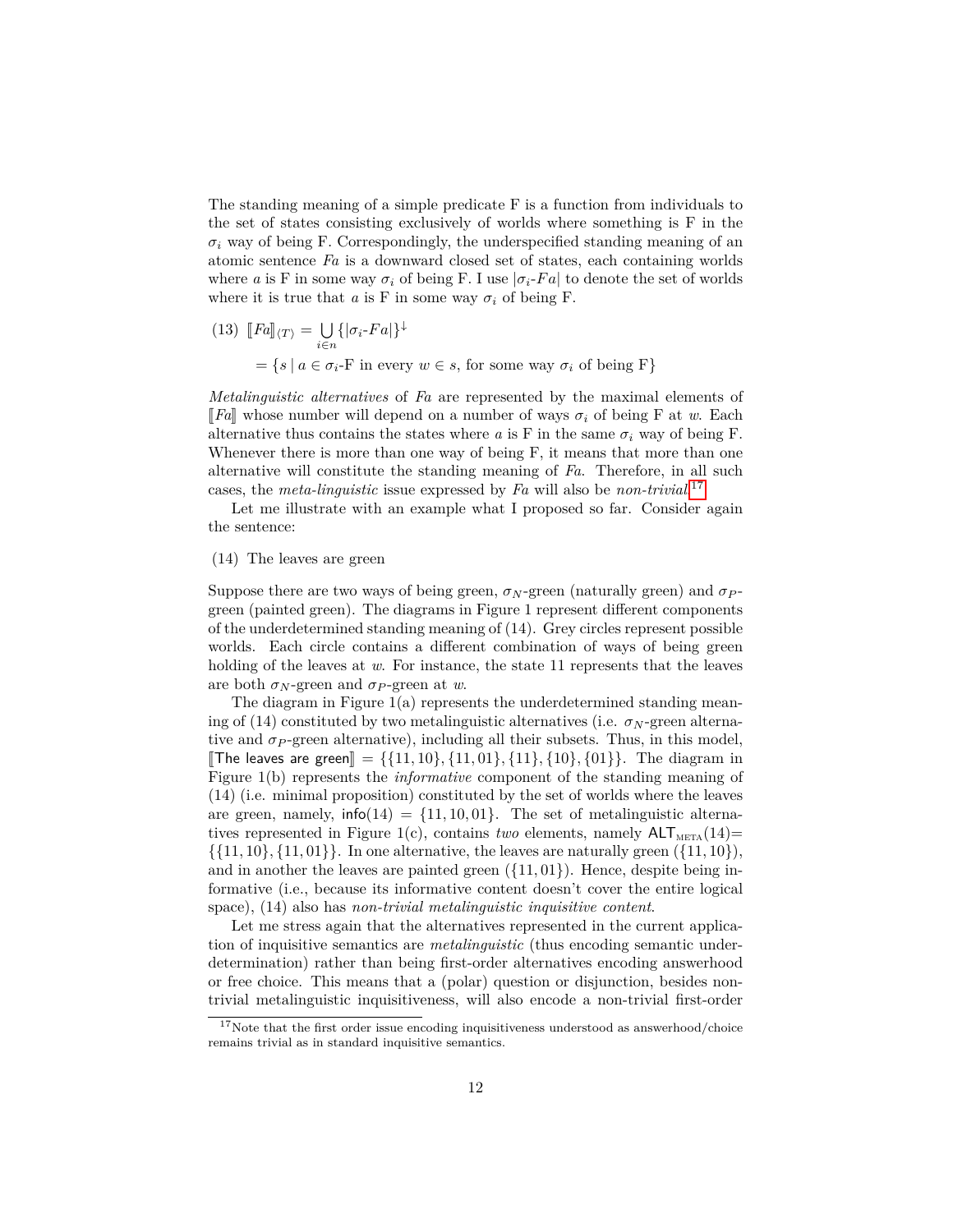

Figure 1: The standing meaning of The leaves are green (for two ways of being green), its informative content and metalinguistic alternatives

issue which will need to be resolved in the usual way, namely by providing explicit answers or highlighting the intended alternative (e.g. by using focus).

### **4 Pragmatic enrichment as driven by goals**

In this section, I say more about the mechanism behind the process of pragmatic enrichment. I propose domain goals as the driving force of this process and the goal-conduciveness of states as a basis for determining occasion meanings.

### **4.1 Goals in the theory of interpretation**

The appeal to goals is not a new method of explaining pragmatic phenomena. In the QUD framework (short for "question under discussion"), Craige Roberts brings together the theory of discourse interpretation and planning theories in which the notion of goal-driven behaviour plays the central role [\(Roberts](#page-25-14) [1996,](#page-25-14) [2004,](#page-25-15) [2012,](#page-25-16) [2018.](#page-25-17) See also [Van Rooy 2003,](#page-26-15) [Stone 2013,](#page-26-16) [Schoubye and](#page-26-17) [Stokke 2016\)](#page-26-17)). Roberts identifies two sorts of goals that come into play during a conversation between interlocutors, effectively helping to drive successful interpretation. First, there are goals that interlocutors aim to achieve in a given discourse, such as resolving certain implicit and explicit questions under discussion: these are called *discourse goals*. Besides, there are other practical, *domain goals* that interlocutors aim to achieve in the real world [\(Roberts 2012:](#page-25-16) 6).

The two types of goals stand, according to Roberts, in a particular relationship so that "discourse goals (QUD) should subserve pre-existing or over-arching domain goals" [\(Roberts 2018:](#page-25-17) 323). As such, domain goals provide the context in which QUDs can be understood. Being aware that the domain goal at a context is to conduct a botanical experiment enables speakers to understand what is at issue when the question emerges as to whether the leaves are green. All discourse goals contribute to, and so can be understood as part of, an overarching effort to establish whether or not our domain goals can be met. In the remainder of this section, I provide a more formal characterisation of goals so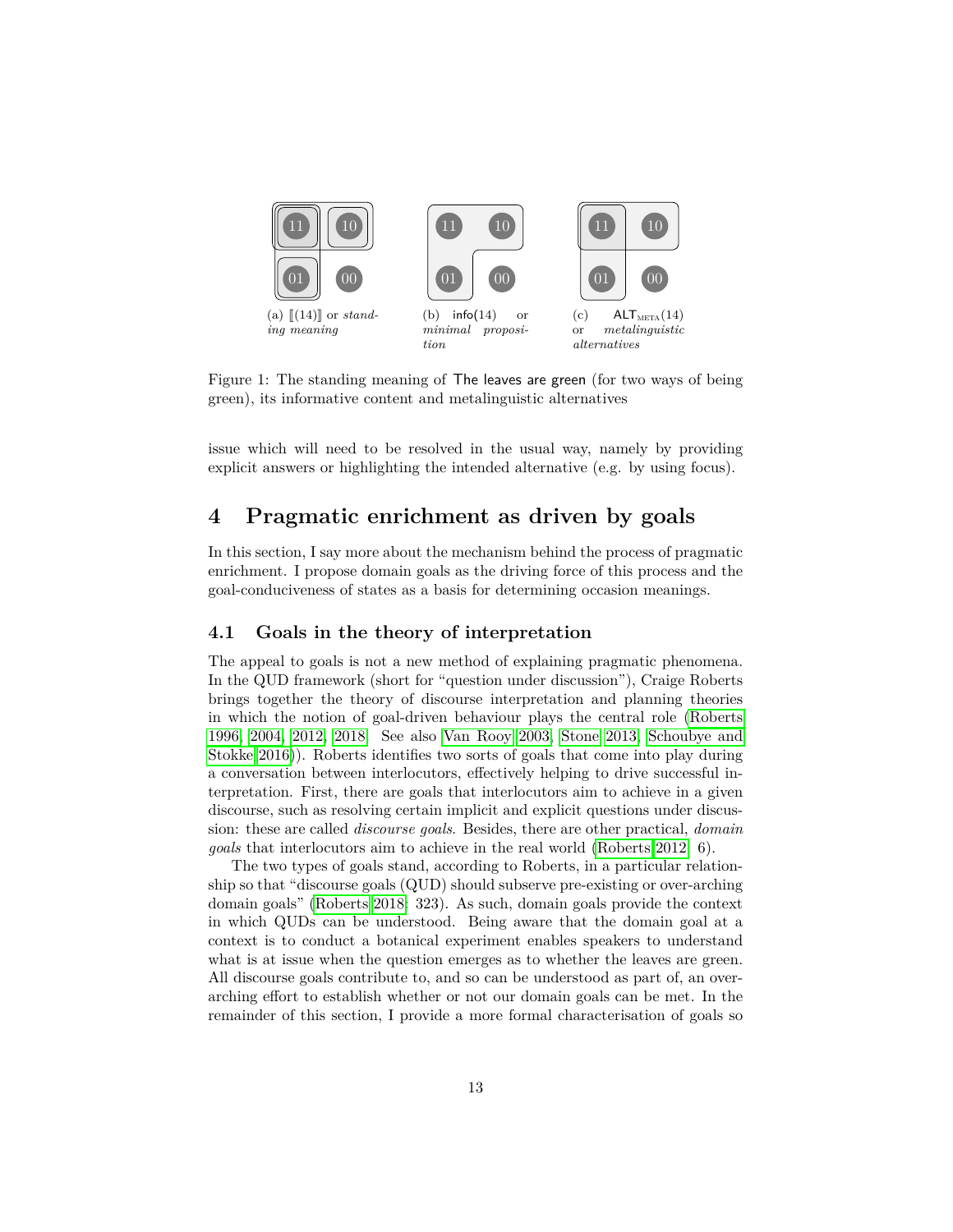conceived that treats them as the driving force behind the process of pragmatic enrichment.

### **4.2 Goals and** *γ***-valuations**

#### **4.2.1 Conditions on achieving goals**

Goals can be defined as states of the world that the agent wants to bring about [\(Winikoff et al. 2001\)](#page-27-2). Formally speaking, a state of the world is a set of possible worlds, and thus identical to an information state. In the green leaves example, the botanist's goal is to conduct an experiment using green leaves. This is the state of the world she intends to bring about.

Following the approach proposed in [Winikoff et al.](#page-27-3) [\(2002\)](#page-27-3), we can think of domain goals as comprised of descriptive and procedural aspects: a description,  $s<sub>γ</sub>$ , of the state of a world to be brought about and a set of procedures for achieving  $s_\gamma$ . Before a procedure to attain  $s_\gamma$  can be executed, there are certain conditions that ought to be met in order to achieve *sγ*. For instance, to attain the state  $s_\gamma$  where the botanical experiment using green leaves is successfully performed, the leaves used in the experiment must be green in a natural way. Thus, if a required condition is met, a desired state  $s<sub>γ</sub>$  can be achieved. Expanding on this, there are also cases where an object's being a certain way might actually *rule out* the achievement of a goal. Discovering that the bread is mouldy green might rule out one's chances of achieving the goal of making a sandwich to eat. But, there will also be those cases where, even if being green is a condition for meeting a goal, that condition is not exclusively tied to any particular way of being green (e.g. sorting green leaves from red leaves).

To account for the intuitions elicited by Travis cases, I suggest that speakers in a discourse are particularly attentive to information that places some condition on their being able to achieve their domain goals. The proposal here is that, of the states constituting the standing meaning of an atomic sentence, those that represent some condition on the achievement of a goal stand out in a way that ensures their being incorporated into the interpretation of occasion meaning. By the same token, those that have no particular bearing on the achievement of a goal do not. The idea, therefore, is that speakers have a certain kind of *selective attention* when it comes to interpretation in such a way that *some* ways of being end up standing out while others effectively fall out of consideration (see also [Smith 2010\)](#page-26-18).

### **4.2.2 Evaluating information states**

To capture this, we need some account of how certain states come to stand out (or not), and how this leads to their being included (or not) in occasion meaning. Let us start by representing a domain goal  $\gamma$  as a function that maps states to the *domain goal values* (or *γ-values* for short). For simplicity's sake, let us assume that there are *two γ-values* that a state can score, either 1 or 0, where 1 represents a highlighted state and 0 non-highlighted state.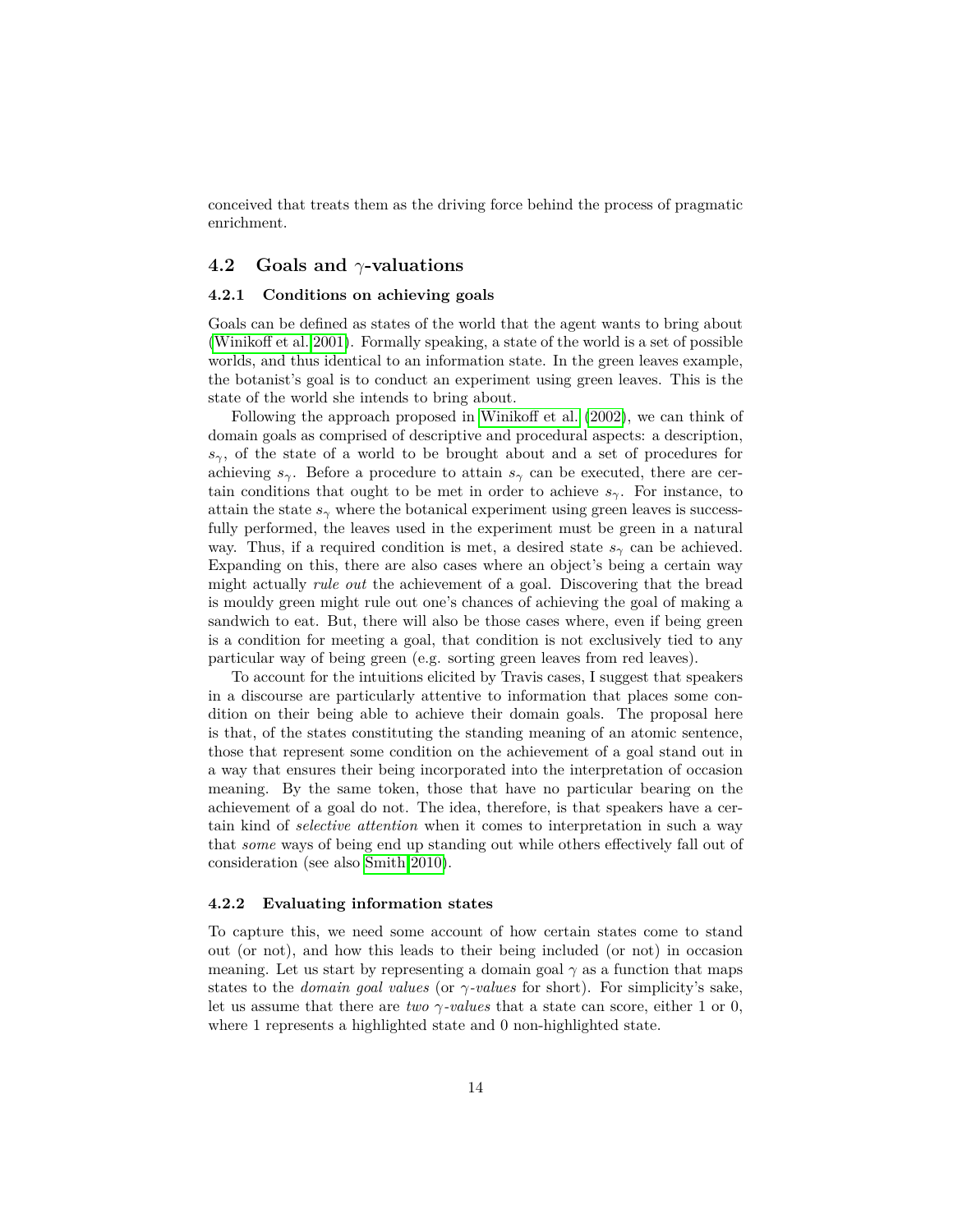$(15)$   $\gamma(s) \mapsto \{1, 0\}.$ 

An information state *s* is mapped to  $\gamma$ -value 1 if it represents a requirement (or in some cases impediment) on achieving a particular domain goal. This in turn depends on which way of being F holds of *a* at all the worlds contained in *s*. A given way  $\sigma_i$  of being F can be *relevant* for achieving the goal  $\gamma$  either by being *conducive* or *anti-conducive* to it. But a certain way can also be *irrelevant* to achieving the goal, in which case, if a goal state  $s<sub>γ</sub>$  is achieved, the state embodying this way may or may not obtain. On the basis of these considerations, we can formulate the following standard condition for assigning *γ*-values to states:

### (16) **Standard** *γ***-condition:**

- (a)  $\gamma(s) = 1$  just in case for all  $w \in s$  there is some  $\sigma_i$ -F such that  $a \in \sigma_i$ -F and  $\sigma_i$ -F is *conducive* to  $\gamma$ .
- (b) Otherwise,  $\gamma(s) = 0$

Let's clarify the standard *γ*-condition on our working example. Assume as before that there are two ways of being green, naturally green and painted green, which jointly cover the property of being green. Being naturally green is *conducive* to the botanist's goal, whilst being painted green is *irrelevant*. This means that, out of all states that constitute the standing meaning of The leaves are green (namely, {{11*,* 10}*,* {11*,* 01}*,* {11}*,* {10}*,* {01}} see Figure 1a), only those states, such that at *all* the worlds contained in them the leaves are naturally green, will score 1 (i.e., the naturally green alternative'). Since being painted green is as such *irrelevant* for the botanist, it is not the case that at all the worlds in {11*,* 01} there is a goal-conducive way of being green (namely, there is none at 01). Hence 'the painted green alternative' scores 0 for the botanist goal (as does the state  $\{01\}$ .

How about the painter context? Both ways of being green are conducive to the painter's goal: the goal can be achieved regardless of the way in which the leaves are green. Therefore, at all the worlds in both alternatives the leaves are green in (at least one) goal-conducive way. Hence all the states score 1.

#### **4.2.3 Non-standard** *γ***-conditions**

#### **Flipped** *γ***-condition**

In many conversations, we selectively attend to the ways which would positively advance the achievement of our domain goals. However, there are also those contexts in which the point of the conversation is to highlight *anti-conducive* ways instead of goal conducive ones. For instance, someone asking whether the bread is green (fearing that it may be) is looking to check if the things with the bread stand so as to prevent them from making a sandwich to eat. In this case, rather than highlighting a possible goal-conducive way for the bread to be green this person is highlighting an anti-conducive way of being green (i.e. mouldy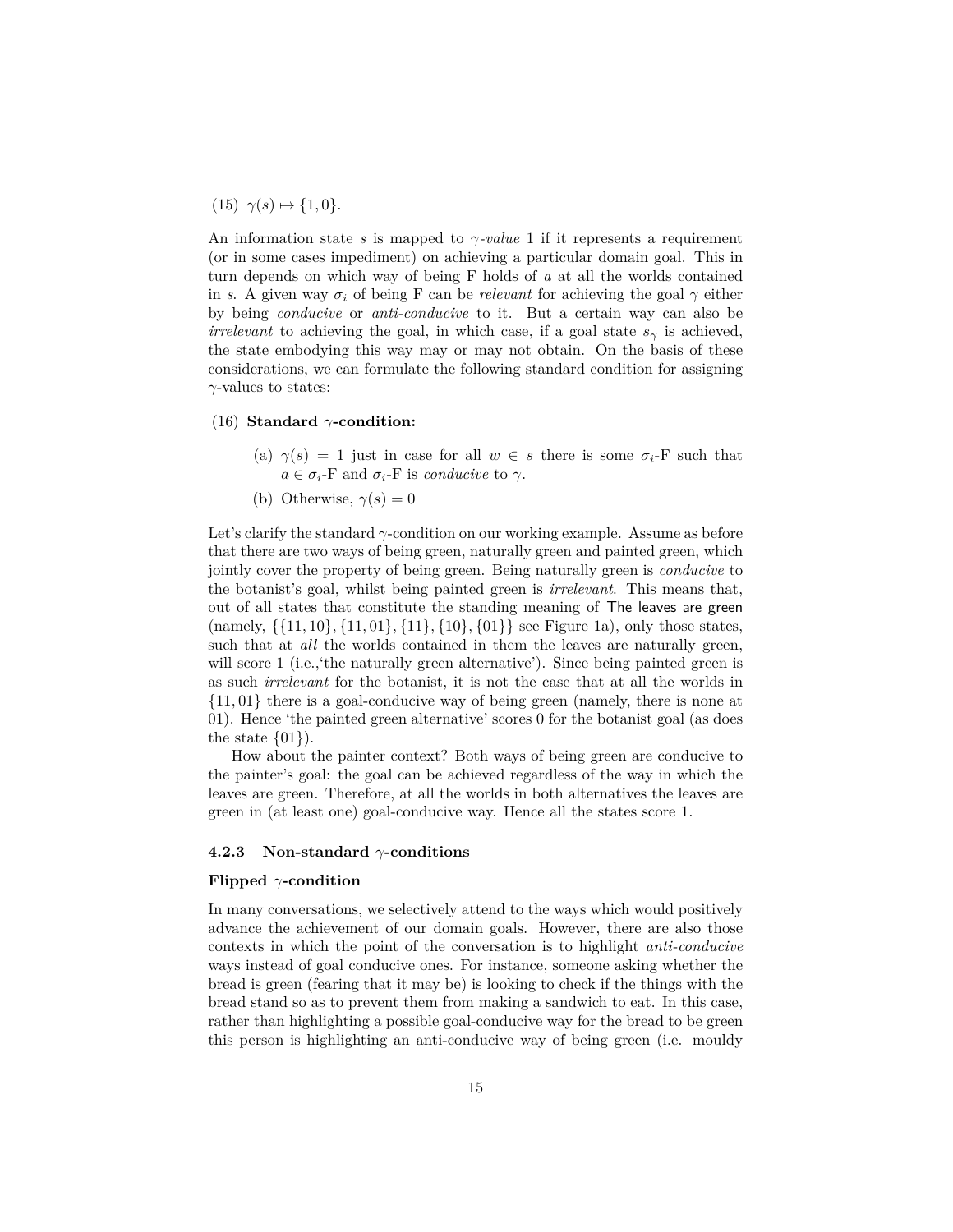green). Accordingly, since the polarity of the conversation is flipped so is the condition for evaluating information states.

### (17) **Flipped** *γ***-condition:**

- (a)  $\gamma(s) = 1$  just in case for all  $w \in s$  there is some  $\sigma_i$ -F such that  $a \in \sigma_i$ -F and  $\sigma_i$ -F is *anti-conducive* to  $\gamma$ .
- (b) Otherwise,  $\gamma(s) = 0$

The dominant "polarity" of a conversation  $-$  i.e. whether the (implicit) focus of a conversation is on goal conducive or goal anti-conducive ways – plays a role in determining occasion meanings. Namely, depending on it, either the standard or the flipped *γ*-condition is used.

### **Strong** *γ***-condition**

Besides requiring that *a* is F in at least one goal conducive way of being F, some goals may require that one way be included and another ruled out. For instance, we could imagine a context where conducting a more demanding botanical experiment would require not only that the leaves be naturally green but additionally that they *not* be painted green or covered in green mould.[18](#page-16-0) Call any such context, a "picky context". For a picky context, a stronger version of a *γ*-condition can be formulated which assures that a state is highlighted just when both conducive and anti-conducive ways are taken into account as follows:

### (18) **Strong** *γ***-condition:**

- (a)  $\gamma(s) = 1$  just in case for all  $w \in s$  there is some  $\sigma_i$ -F such that  $a \in \sigma_i$ -F and  $\sigma_i$ -F is *conducive* to  $\gamma$  and there is no  $\sigma_j$ -F such that  $a \in \sigma_j$ -F and  $\sigma_j$ -F is *anti-conducive* to  $\gamma$ .
- (b) Otherwise,  $\gamma(s) = 0$

The decision to single out picky contexts as non-standard has to do with their borderline character when it comes to pragmatic enrichment. For, the minimal content of a sentence is supposed to be *multiply pragmatically enriched* in *opposite* directions. The more demanding and intricate the context, the more risk that the brief ambiguous signal (e.g. green) is misinterpreted. And, because the risk of a possible misunderstanding would thus outweigh the benefit of brevity, it would be more optimal, in a picky context, for a speaker to use a costlier, partly disambiguated expression in a combination with the standard (or flipped)

<span id="page-16-0"></span><sup>&</sup>lt;sup>18</sup>Note that this requirement differs from a more mundane requirement that the leaves be naturally green and not be *painted*. The goal we are entertaining presently requires that the leaves be naturally green but not painted *green*.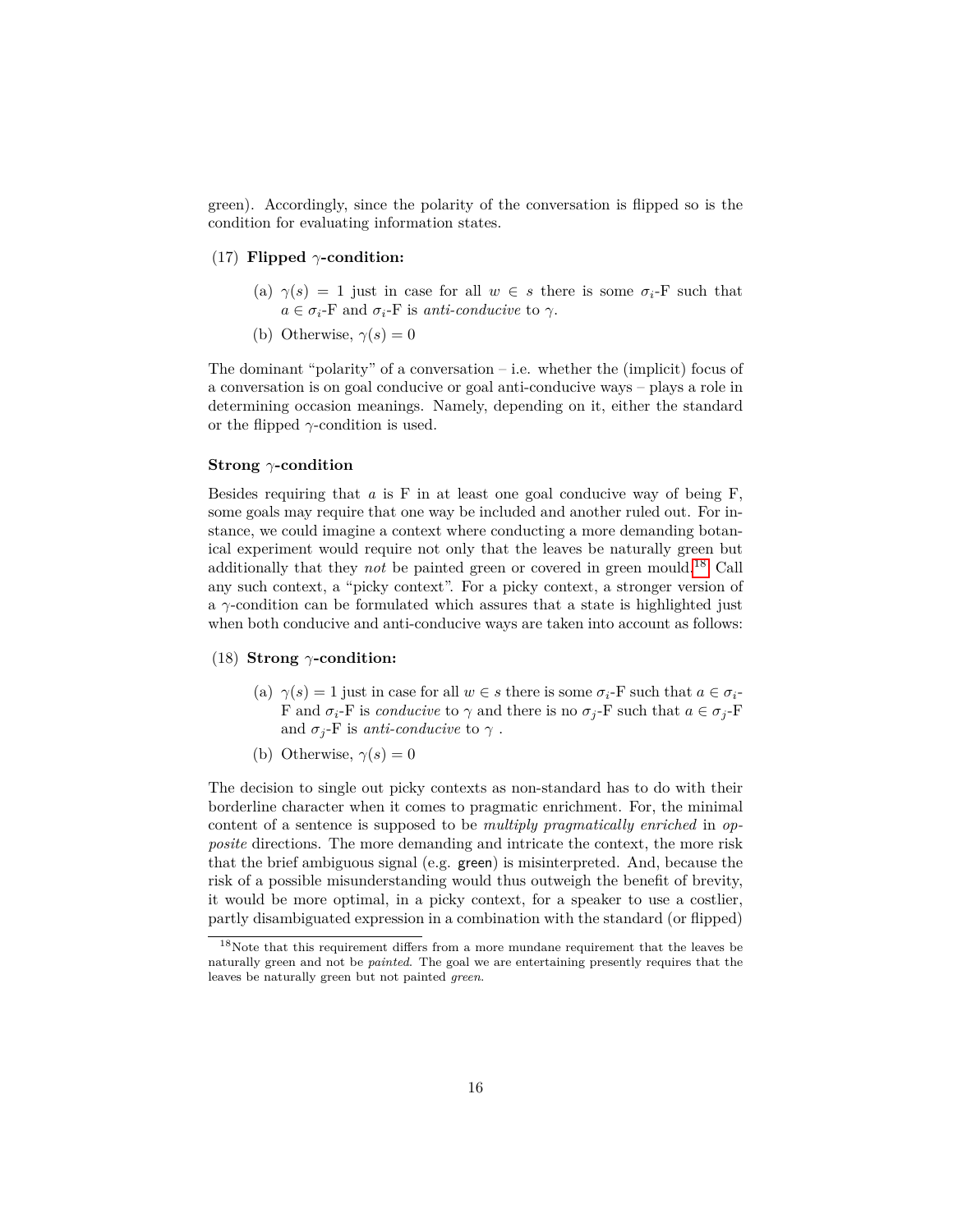*γ*-condition (e.g. The leaves are green but not painted green) instead of solely relying on the strong yet potentially riskier  $\gamma$ -condition.<sup>[19](#page-17-0)</sup>

In the end, whether the standard or non-standard  $\gamma$ -condition is used to evaluate information states largely depends on the conversational context. Still, the dominant polarity of a conversation and the complexity of the demand imposed by a goal are factors that make this choice more constrained.

### **4.2.4 A note on downward closure**

Recall that a way of being green (e.g. naturally green), just like being green, is a property, and so, as a property, it is also 'covered' by ways, and each of these ways is also 'covered' by ways and so forth. Now, assuming being naturally green is conducive to the botanist goal  $-$  i.e., it is sufficient that the leaves are naturally green for the goal to be achieved – then, intuitively, so is any more specific way of being naturally green. More generally, if  $\sigma_i$ -F (as it applies to *a*) is conducive to  $\gamma$  then so is any  $\omega_i$ -F  $\subseteq \sigma_i$ -F that forms a part of its cover. In other words, *conduciveness (and anti-conduciveness) to a goal is a downward closed property*. Correspondingly, whenever a state *s* scores *γ*-value 1 (on the basis of a given way of being F), any state  $t \subseteq s$  will inherit the same score. However, if a state *s* scores 0 there may be some state  $t \subseteq s$  that scores 1.<sup>[20](#page-17-1)</sup> Hence, unlike conduciveness and anti-conduciveness to a goal, irrelevance is *not* downward closed.

### **4.3 Goals and occasion meanings**

Having provided a description of how *γ*-valuations are assigned, the question remains how occasion meaning is determined on the basis of those values. A simple approach here, which appears to be intuitively adequate for the kinds of cases under discussion, is to suggest that the pragmatically enriched occasion meaning of an atomic sentence is comprised of those, and only those information states that receive *a highlighted γ-valuation*.

However, there is one more final step. Once the states constituting the standing meaning of an atom have gone through the  $\gamma$ -function, the metalinguistic issue associated with it can be considered resolved (for, we know which way *for a to be F* counts given *γ*). In order to capture this fact in the definition of occasion meaning, we can apply the *non-inquisitive closure operator !* to relevant *γ*-weighted states. In this way, the metalinguistic alternatives bearing a given *γ*-value will be 'flattened', and any remaining metalinguistic inquisitiveness will be removed.<sup>[21](#page-17-2)</sup>

<span id="page-17-0"></span><sup>19</sup>Our intuitions on how to evaluate 'ambiguous signals' in picky contexts are, to my mind, far less clear than in standard Travis cases. Suppose, in the picky botanist context, the leaves are indeed naturally green but they are also painted green. So the goal requirement is satisfied but only with respect to one way of being green. Is the utterance of The leaves are green intuitively false here? I don't think the answer to this question is straightforward.

<span id="page-17-1"></span> $^{20}$ In the botanist context, for instance, the painted green alternative scores 0, but the state {11}, which is one of its subsets, scores 1.

<span id="page-17-2"></span> $2^{1}$ The role of non-inquisitive closure is to remove inquisitiveness while leaving informative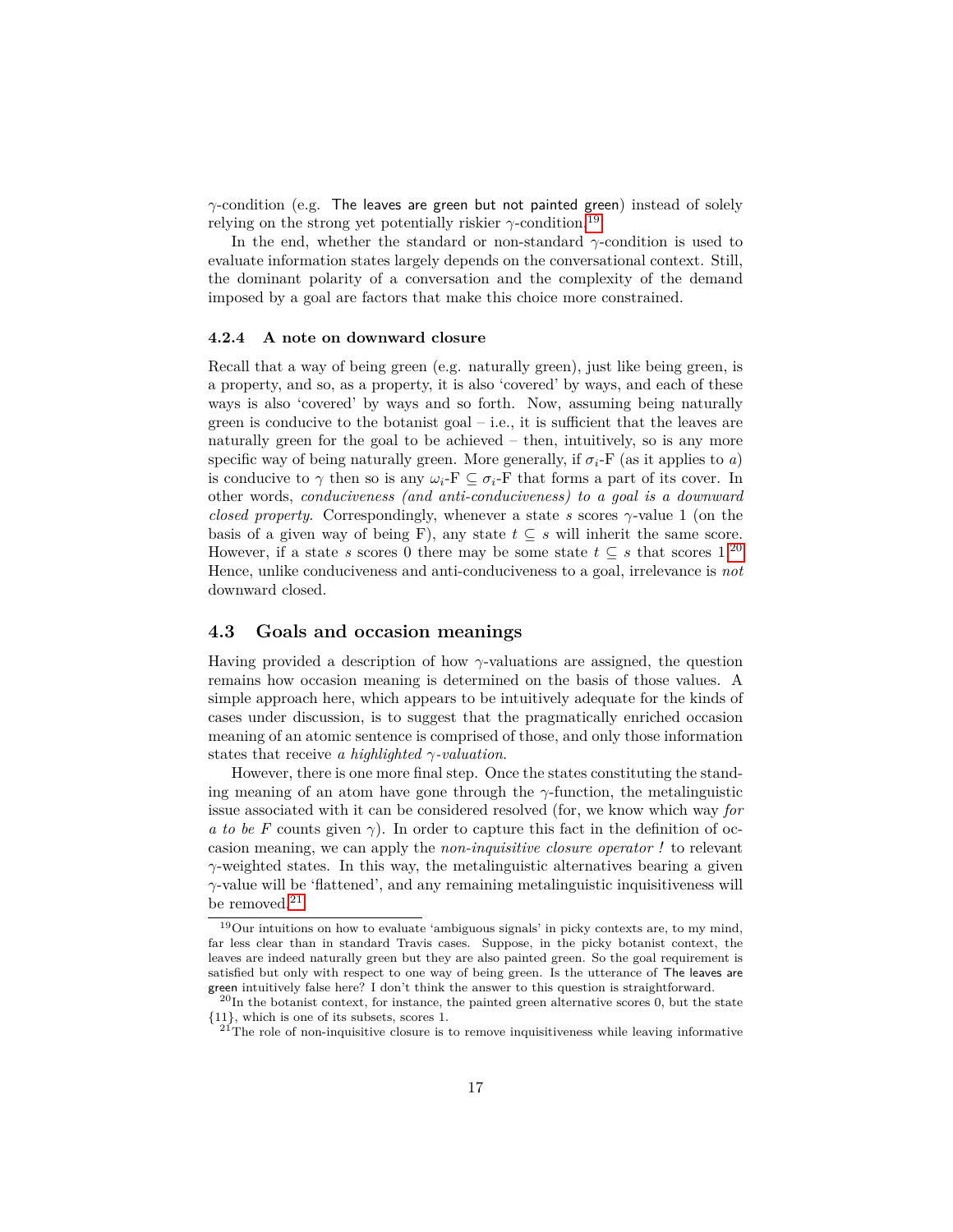#### **4.3.1 Atomic occasion meanings**

Now we are ready to define the occasion meaning of an atomic sentence as follows:

(19)  $\llbracket Fa \rrbracket_{\gamma} = \frac{1}{s} \in \llbracket Fa \rrbracket$  such that there is no  $t \in \llbracket Fa \rrbracket$  such that  $\gamma(t) > \gamma(s)$ }

According to the clause (19), the occasion meaning of an atomic sentence *Fa* is the (downward closed) set of states (constituting the standing meaning of *Fa*) with the *greatest*  $\gamma$ -value. Notice that in case no such state is relevant to  $\gamma$  (by being conducive or anti-conducive to it), an utterance of *Fa* may still be true.

### **4.3.2 Occasion meanings of complex clauses**

After applying the *γ*-function to the standing meaning of *Fa* and then flattening any metalinguistic alternatives associated with the ways for *a* to be F we end up with the downward closed set of states with the greatest *γ*-value. Note that this is still an *inquisitive* representation even though its remaining (meta-linguistic) inquisitiveness is only trivial. Nevertheless, this means that we can plug in the atomic definition of occasion meaning into the standard inquisitive framework InqB [\(Ciardelli et al. 2019\)](#page-24-5) and recursively define remaining complex clauses, including questions as follows:

(20) 
$$
\llbracket \neg \varphi \rrbracket_{\gamma} = \wp(\overline{\bigcup}[\varphi]\rrbracket_{\gamma}) \llbracket \varphi \lor \psi \rrbracket_{\gamma} = [\varphi]\rrbracket_{\gamma} \cup [\psi]\rrbracket_{\gamma} \llbracket \varphi \land \psi \rrbracket_{\gamma} = [\varphi]\rrbracket_{\gamma} \cap [\psi]\rrbracket_{\gamma} \llbracket !\varphi \rrbracket_{\gamma} = \wp(\bigcup [\varphi]\rrbracket_{\gamma}) \llbracket !\varphi \rrbracket_{\gamma} = [\varphi]\rrbracket_{\gamma} \cup [\neg \varphi]\rrbracket_{\gamma}
$$

We do need to bear in mind that for an atomic sentence  $p$  to have trivial inquisitive content in a context where  $\gamma$  is salient here means *two* different things: that neither *metalinguistic* nor *first-order* issue (question) require any further information to be resolved.<sup>[22](#page-18-0)</sup> The *informative* content of  $p$  in context where  $\gamma$  is salient (i.e. *contextual proposition*) is the union of all information states constituting its occasion meaning:  $\inf_{\gamma}(p) = \bigcup_{\gamma} [p]_{\gamma}$ . Because this set doesn't cover the entire logical space the informative content of *p* in context is *not* trivial, i.e. *p* is informative. Hence, the informative content of *p* in context is a *subset* of its literal informative content. Notice that the strengthening of the informative content of  $p$  need not be proper, it can also be trivial. For any atomic formula *p* it thus holds that

 $(21)$  info<sub> $\gamma$ </sub> $(p) \subseteq$  info $(p)$ *.* 

content untouched. In inquisitive semantics, the non-inquisitive closure operator is defined as follows:  $\llbracket \psi \rrbracket = \wp(\bigcup \llbracket \varphi \rrbracket)$ . Notice that this is still a downward closed set.<br><sup>22</sup>The former is the case because the  $\alpha$  function has done its job

<span id="page-18-0"></span><sup>&</sup>lt;sup>22</sup>The former is the case because the  $\gamma$ -function has done its job, the latter is the case because its informative content in context is an element of its occasion meaning. see fn 14.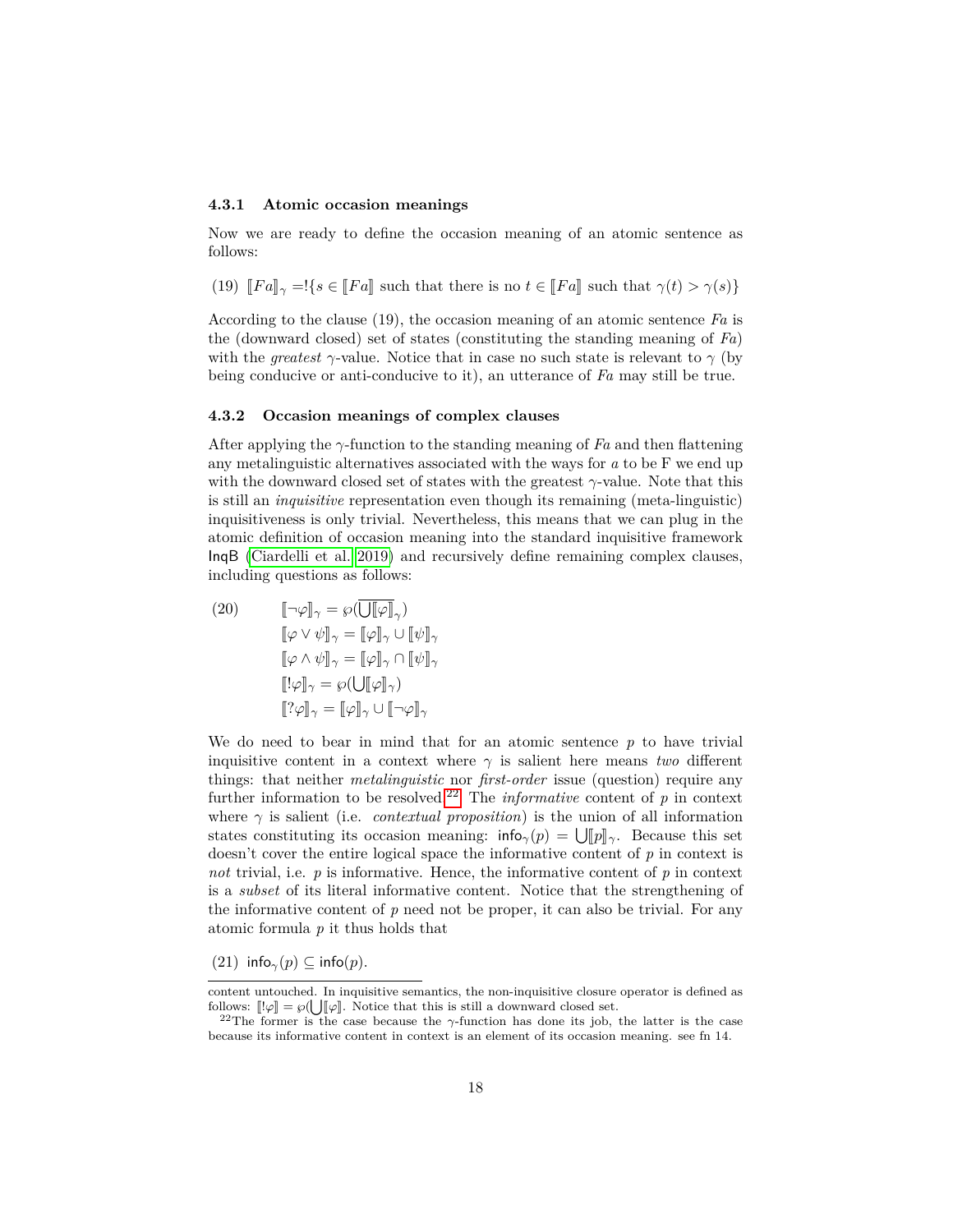In other words, the contextual proposition expressed by *p* is (trivially) stronger than the minimal proposition expressed by it.

Now, let's look more closely at the recursive definition of the occasion meaning for complex clauses given in (20). As mentioned, this is a standard definition used in the basic inquisitive semantics InqB. The occasion meaning of *negation* corresponds to the power-set of the complement of the union of the information states contained in  $\llbracket \varphi \rrbracket_{\gamma}$ . Like an atomic sentence, a negative sentence will have trivial inquisitive content in context and non-trivial informative content in context. The occasion meaning of a *disjunctive* sentence  $\varphi \vee \psi$  amounts to the union of  $\llbracket \varphi \rrbracket_\gamma$  and  $\llbracket \psi \rrbracket_\gamma$ . Disjunctions contain (at least) two (first order) alternatives, and so they are typically *inquisitive*. However, insofar as their informative content is not necessarily trivial, a disjunction will also be informative. The occasion meaning of a *conjunction* is the intersection of  $\llbracket \varphi \rrbracket_\gamma$  and  $\llbracket \psi \rrbracket_{\gamma}$ , and encodes a single alternative (hence, has trivial inquisitive content).

The role of projection operators ! and ? is to project any proposition to an informative or inquisitive dimension, trivialising either its inquisitive or its informative contents. ! is the non-inquisitive operator and ? the non-informative operator. For example, the proposition expressed by  $\varphi$  always contains a single (first-order) alternative  $\bigcup_{\alpha} [\varphi]_{\gamma}$  and it thus has trivial inquisitive content. A *polar question* ? $\varphi$  is identical to the disjunction of a positive formula and its negation,  $\varphi \vee \neg \varphi$ . Correspondingly,  $\llbracket ?\varphi \rrbracket_\gamma = \llbracket \varphi \vee \neg \varphi \rrbracket_\gamma$ , which means that the proposition expressed by  $\partial \varphi$  always encodes two alternatives (and is therefore always inquisitive). And since these alternative jointly cover the entire logical space, a polar question has trivial informative content.

### **5 Illustrations**

### **5.1 Simple positive declaratives**

Let us start with a toy example. Consider again the simple declarative sentence uttered in the botanist context described in (4).

(22) The leaves are green



Figure 2: Standing meaning of (22), *γ*-value map for the botanist goal, and occasion meaning of (22). Only maximal possibilities depicted.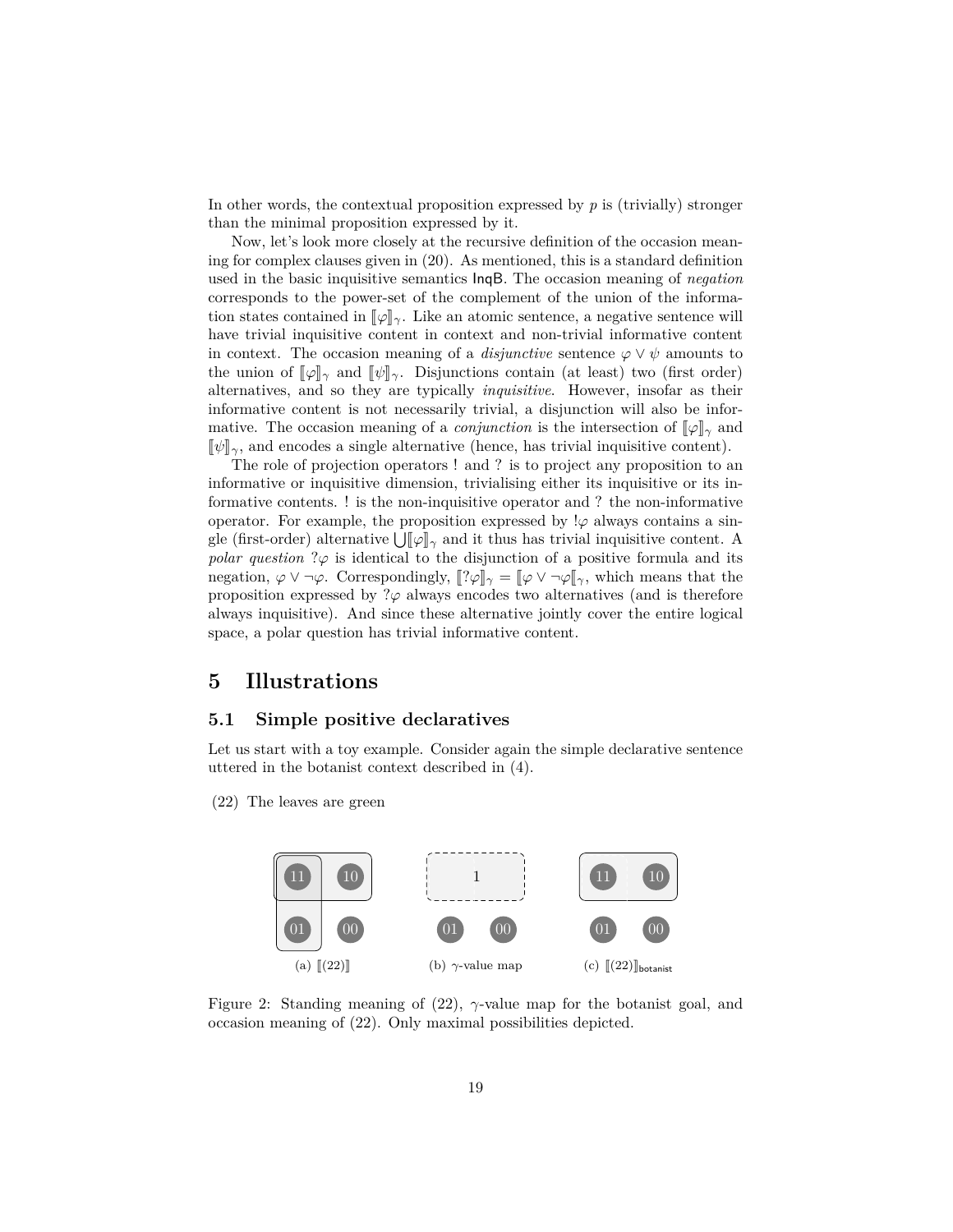Figure 2 depicts the standing and occasion meaning of (22), including the *γ*valuation map for the botanist goal. Grey circles represent possible worlds such that in world 11 the leaves are both naturally and painted green, in world 10 they are only naturally green, in world 01 only painted green, and in world 00 neither (assuming there are only two ways of being green). The *standing* meaning of (22) corresponds to an implicit inquisitive disjunction of metalinguistic alternatives. Its *minimal proposition* corresponds to the union of states constituting its standing meaning, namely, {11*,* 01*,* 10}. For the botanist goal, since the leaves being naturally green is conducive to it, the states associated with this way of being green all receive a value of 1, including the state in which the leaves are both painted and naturally green. As explained above, we obtain occasion meaning by taking into account only highlighted alternatives: in this case, only goal-*conducive* states count towards occasion meaning depicted in Figure  $2(c)$ .<sup>[23](#page-20-0)</sup> Applying the definition (19) to the botanist context, the occasion meaning becomes that set of states in which the leaves are naturally green. Finally, the contextual proposition expressed by (22), i.e. infobotanist(22), represents a *proper enrichment* of its minimal proposition.

Let us also briefly look at the second example, Max is a philosopher. Recall that in (5) and (6) we have considered two contexts – the *debate club context* and the *university context*, respectively. There we assumed two ways for someone to be a philosopher (in reality, there are many more): being someone who likes to philosophise in their free time and being a professional philosopher who is employed in a philosophy department. In the debate club context, it matters that a person with the aptitude for philosophical thought is chosen – for this goal to be achieved, it does not matter whether the person is a professional philosopher or not, as long as they are a talented thinker and enjoy doing philosophy. By contrast, in the university context, it is essential that a person is employed in a philosophy department and is considered a philosopher in this way. Out of the two ways of being a philosopher we distinguished, only one is considered conducive to the goal.

The analysis works in the same way for those conversations whose focus is on situations that would present an impediment to fulfilling the goal. Suppose A utters The bread in green in reply to B's asking whether the bread is green in the context of wanting to make a sandwich to eat. The reason for B asking this is to rule out a (likely) situation where bread has gone mouldy and is inedible. A's reply in this context highlights a way for bread to be green whose obtaining would have the (negative) impact on the goal. The flipped  $\gamma$ -condition is now used to evaluate information states and the definition given in (19) is used to determine the occasion meaning of A's utterance, thus taking into account only those states (if any) that would prevent the fulfilment of the goal.

<span id="page-20-0"></span><sup>&</sup>lt;sup>23</sup>Suppose some goal  $\gamma$  requires *more than one way of being F* for its achievement. Based on the standard definition of the *γ*-condition in (16), a state *s* with only one goal conducive way of being F and a state s' with more than one goal-conducive way will both score the same positive score, 1. However, the state s' is clearly preferable to s. We can make sure that only a *maximally* goal-conducive state *s'* counts towards occasion meaning by taking into account not only the score but also the *amount* of positive *γ*-evaluations.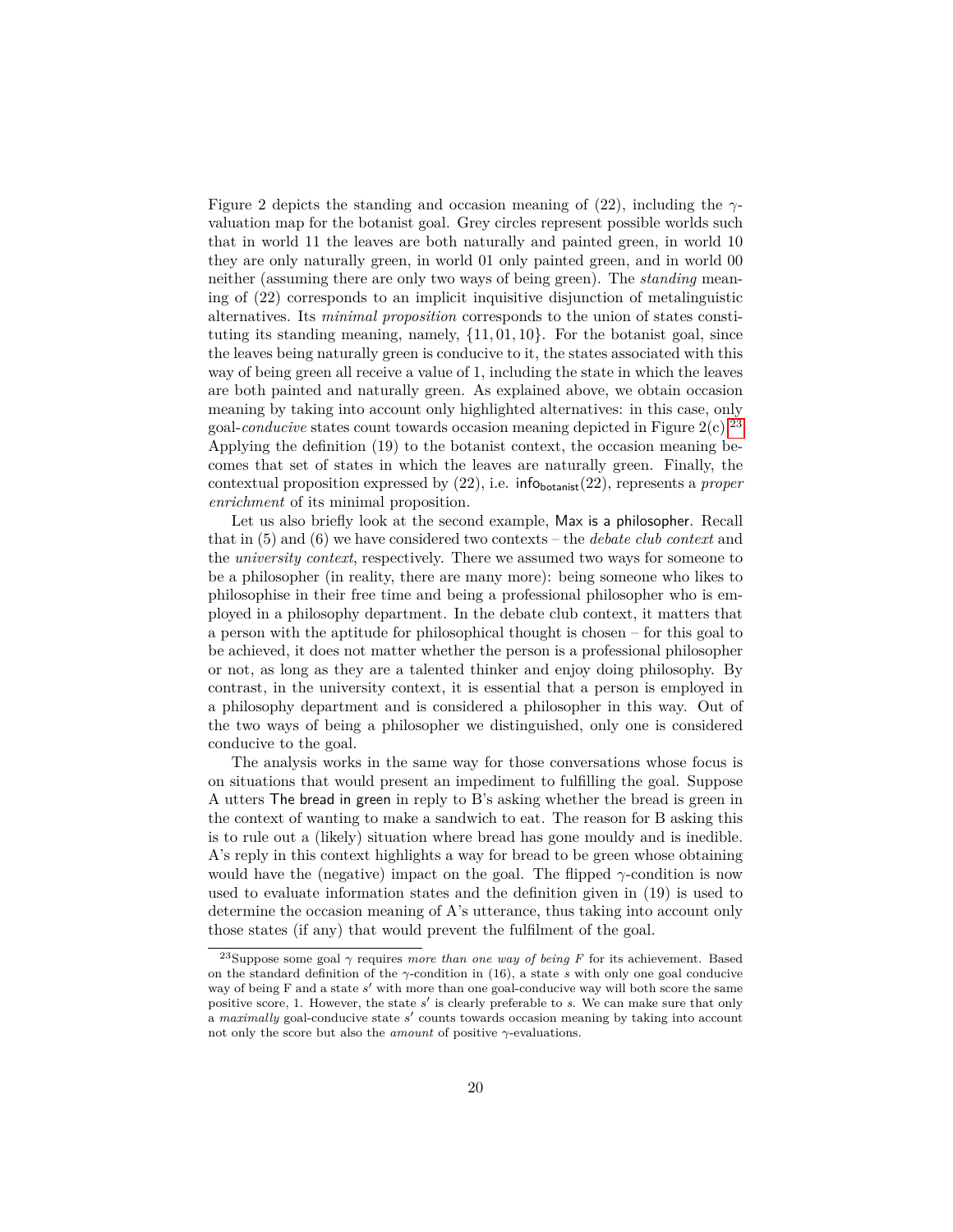In all three examples, we achieve the metalinguistic issue resolution by (nontrivial) strengthening of standing meaning, restricting it to only those states that impose, in and of themselves, some condition on the achievement of the goal. In some contexts, all states may be assigned 0, as none would impose a relevant condition in and of itself. In these cases, as no particular way of being has been highlighted, the process of pragmatic enrichment would effectively yield an empty occasion meaning. Intuitively, as a result, speakers would fall back on the minimal proposition. This will also be the case whenever *all* states and alternatives are highlighted and receive score 1. So, in general, whenever no state or metalinguistic alternative stands out (either by being better or worse for the goal), no proper pragmatic enrichment will take place and the proposition expressed by a simple declarative sentence in context will be identical to its minimal proposition.

### **5.2 Negations**

We've seen that the contextual proposition experssed by a simple declarative sentence *Fa* is an enhancement of the minimal proposition expressed by it. This is intuitively correct as well, because, at least concerning the phenomenon of occasion-sensitivity considered here, we typically assert something stronger and more specific in context, compared to what the sentence would say out of the blue. However, this principle doesn't hold generally for all declarative sentences. $^{24}$  $^{24}$  $^{24}$  To see why not consider the following negation:

(23) The leaves are not green

In Figure 3(a) I depicted the minimal proposition expressed by  $(23)^{25}$  $(23)^{25}$  $(23)^{25}$  and in Figure 3(b) and 3(c) two contextual negations.<sup>[26](#page-21-2)</sup> To determine the occasion meaning of (23), besides those possibilities containing worlds where it is false that the leaves are green is some way of being green, we need to take into account *other* possibilities which are in the power-set of the *complement* of  $\bigcup$  (22)  $\downarrow$ *γ*. Accordingly, in addition to possibilities that constitute the minimal proposition expressed by (23) these other possibilities (if any) will also consti proposition expressed by (23), these other possibilities (if any) will also constitute the intended contextual negation for each domain goal. In the painter's context, there is no such possibility (contextual proposition coincides with minimal proposition) and in the botanist context this is the possibility  $\{01\}$  (only painted green).

It is easy to see based on the diagram in Figure 3 that, the minimal proposition expressed by (23) is stronger than the proposition expressed in the botanist context (Figure  $3(c)$ ).<sup>[27](#page-21-3)</sup> Correspondingly, the entailment order is here reversed compared to positive declaratives: (non-trivial) pragmatic enrichment of the

<span id="page-21-1"></span><span id="page-21-0"></span><sup>&</sup>lt;sup>24</sup>This has also been observed in [\(Schoubye and Stokke 2016:](#page-26-17) 782).

<sup>25</sup>We apply the standard InqB definition for negation to our definition of the standing meaning for the atomic clause in (13) to obtain the standing meaning of  $\neg Fa$ . The union of these states determines its minimal proposition.

<span id="page-21-2"></span> $^{26}$ These are determined by the clause for contextual negations specified in (20).

<span id="page-21-3"></span><sup>27</sup>That the leaf is not green in any way entails that the leaf is not painted green.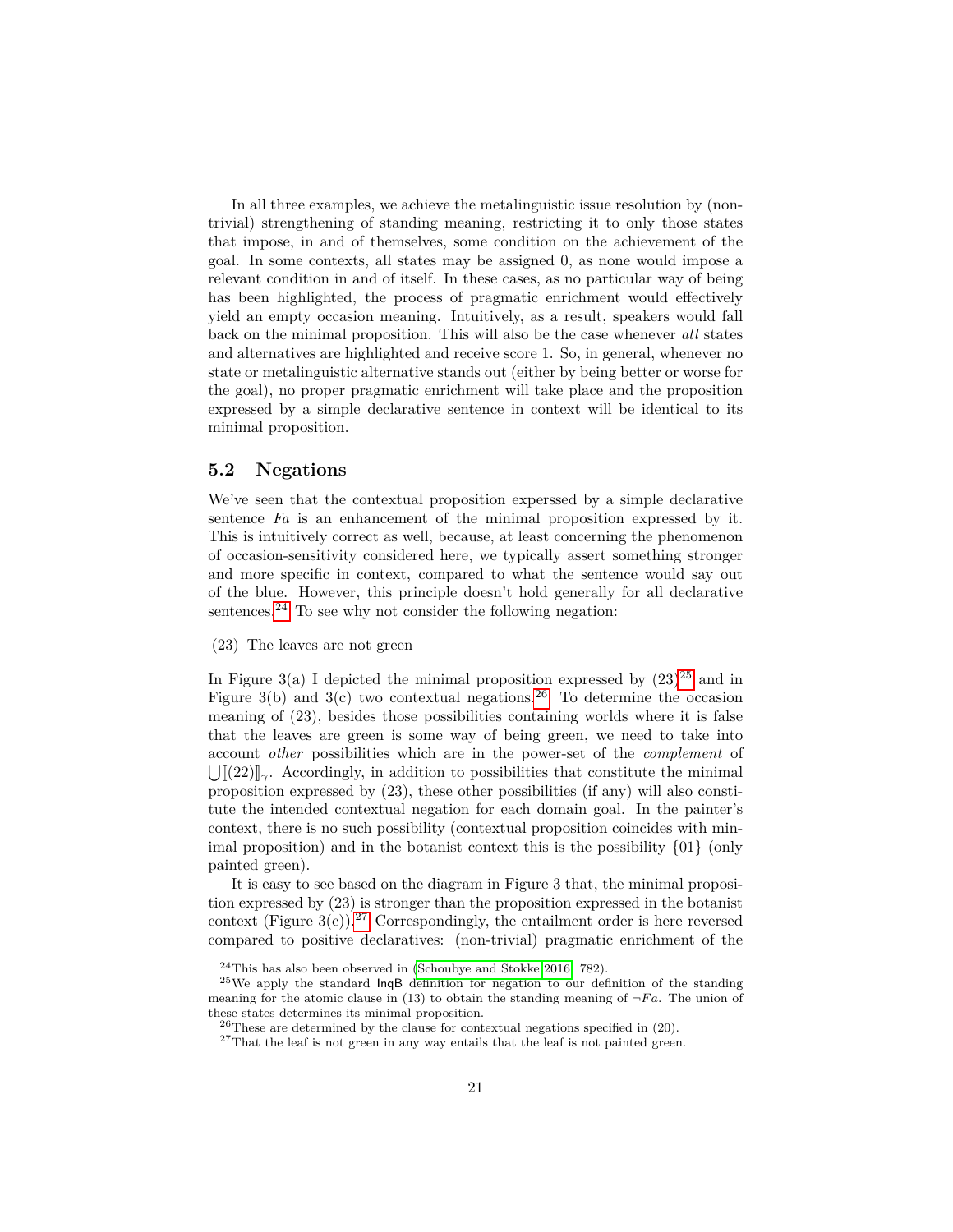informative content of negative sentences is characterised not by strengthening but by *weakening*. By contrast, the contextual proposition expressed by (23) in the painter's context corresponds to its minimal proposition (the weakening of the informative content here is trivial).



Figure 3: Minimal proposition and two contextual negations.

### **5.3 Questions**

My final illustration concerns questions. We have seen that the use of inquisitive representations allows us to define the meanings of other complex clauses, including questions. I mentioned also that the meaning of  $\mathcal{P}\varphi$  is in the context of InqB is taken to be identical to the disjunction of a positive formula and its negation,  $\varphi \vee \neg \varphi$ . The application of the non-informative operator ? assures that a question always has non-trivial inquisitive content and that its informative content is trivialised. Let us consider a polar question and see what its resolution conditions are in context.

(24) Are the leaves green?

Figure 4 represents the resolution conditions of (24) in the two contexts we have been looking at. In the painter context (Figure  $4(a)$ ), as no strengthening of the positive disjunct takes place in the process of pragmatic enrichment, so no weakening of the negative disjunct happens either. However, in the botanist context (see Figure 4(b)), as the positive alternative is strengthened, the negative alternative is accordingly weakened.



Figure 4: Two occasion meanings of (24). Only maximal elements depicted.

The occasion meaning of a *wh*-question (e.g. Which leaves are green?) can be easily derived from the occasion meaning of a polar question such as the one in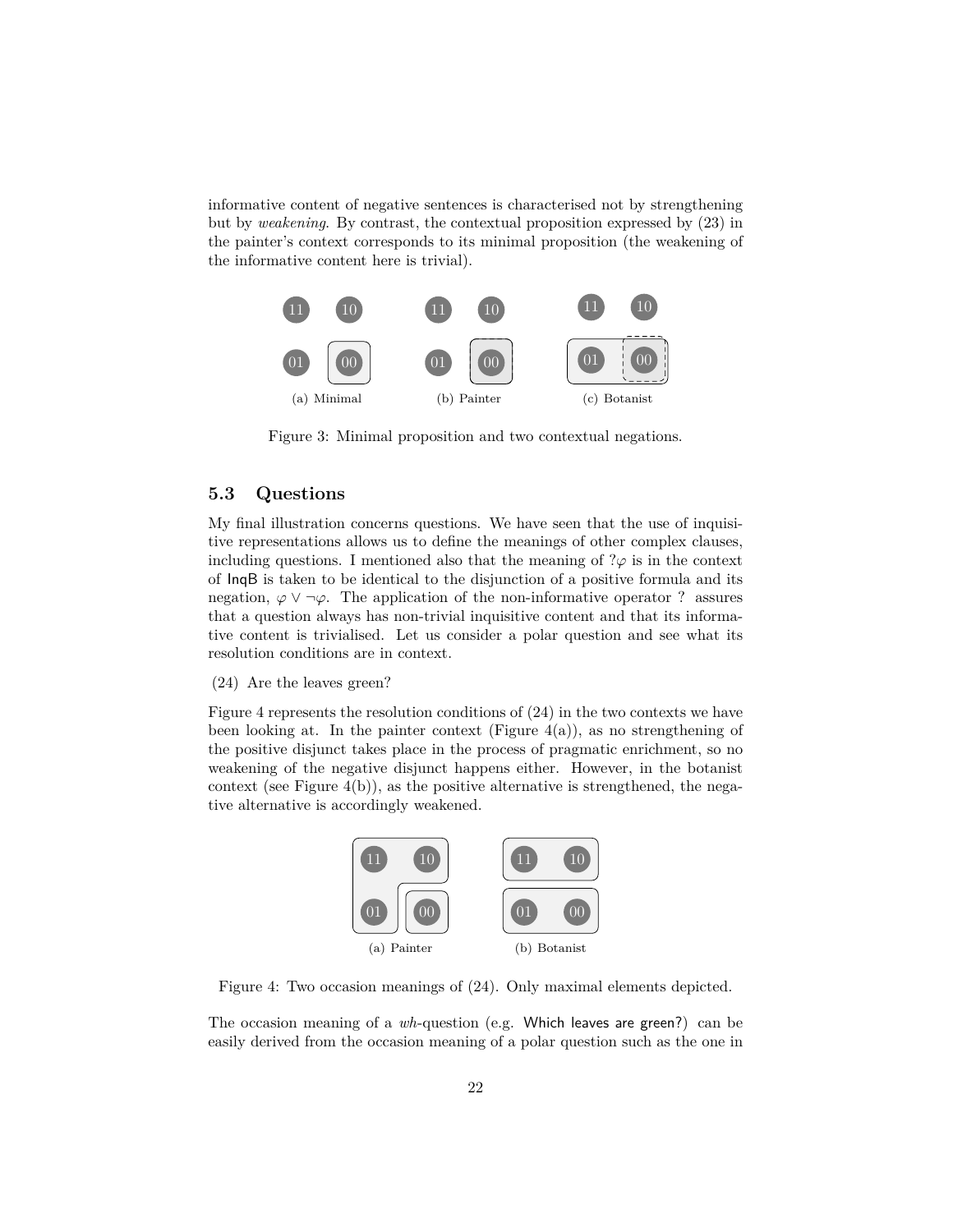(24), because "the meaning of a *wh*-question can also be thought of as a simple list of polar subquestions" [\(Schoubye and Stokke 2016:](#page-26-17) 767).

### **6 Conclusion**

In this paper I proposed an approach to semantic underdetermination that uses the model of issue resolution to describe how occasion meanings are determined in the process of pragmatic enrichment that is driven by domain goals. I used Travis cases to motivate the idea of predicate underspecification (occasionsensitivity) based on alternative ways for some object *a* to be F. Remaining unresolved in predication, these ways are taken to generate non-trivial inquisitiveness in the standing meaning of an atomic sentence. In the process of interpreting the sentence in context, we look how to narrow down the space of alternative interpretations, and achieve the state where underdetermination is resolved. I argued that, in doing so, we primarily rely on contextually salient domain goals, highlighting those metalinguistic alternatives that are conducive (or anti-conducive) to the goal. These alternatives determine the occasion meaning of a sentence. I illustrated how the proposed system works in determining occasion meanings of several types of sentences in different contexts. Overall, I hope to have shown that combining inquisitive representations with domain goals provides a fruitful characterisation of how interpretation proceeds at occasions of utterance.

### **References**

- <span id="page-23-5"></span>Aloni, M. (2001). *Quantification under conceptual covers*. Inst. for Logic, Language and Computation.
- <span id="page-23-0"></span>Aloni, M. (2007). Free choice, modals, and imperatives. *Natural Language Semantics*, 15(1):65–94.
- <span id="page-23-1"></span>Alonso-Ovalle, L. (2006). *Disjunction in alternative semantics*. University of Massachusetts Amherst.
- <span id="page-23-2"></span>Asher, N. (2011). *Lexical meaning in context: A web of words*. Cambridge University Press.
- <span id="page-23-4"></span>Berto, F. (2019). Adding 4.0241 to tlp. In *Philosophy of Logic and Mathematics*, pages 415–428. De Gruyter.
- <span id="page-23-7"></span>Bezuidenhout, A. (2002). Truth-conditional pragmatics. *Philosophical perspectives*, 16:105–134.
- <span id="page-23-6"></span>Blutner, R. (1998). Lexical Pragmatics. *Journal of Semantics*, 15(2):115–162.
- <span id="page-23-3"></span>Borg, E. (2010). Meaning and context: a survey of a contemporary debate.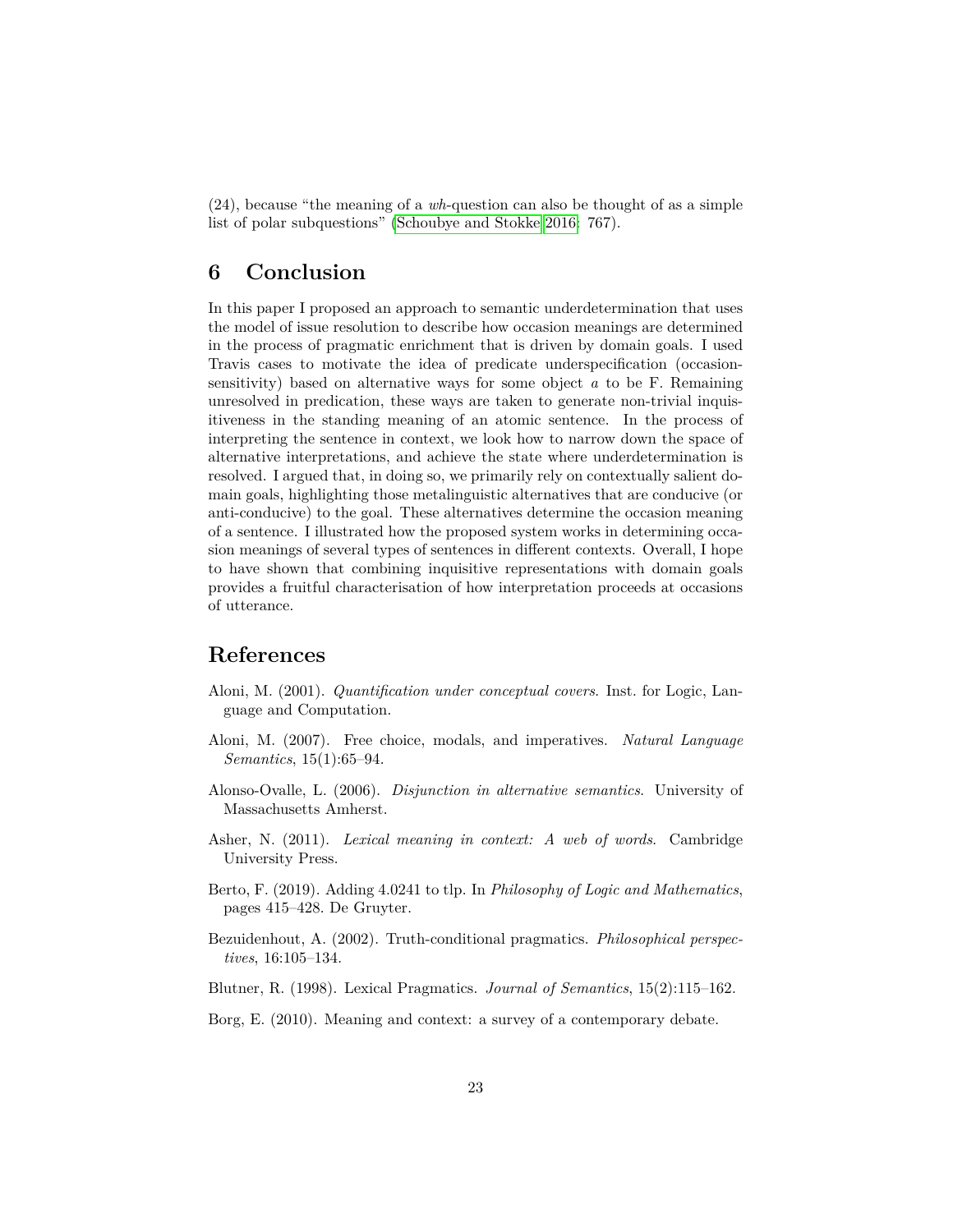- <span id="page-24-0"></span>Carston, R. (2002). *Thoughts and utterances: The pragmatics of explicit communication*. John Wiley & Sons.
- <span id="page-24-12"></span>Carston, R. (2010). Explicit communication and âĂŸfreeâĂŹpragmatic enrichment. In *Explicit communication*, pages 217–285. Springer.
- <span id="page-24-10"></span>Carston, R. (2019). Ad hoc concepts, polysemy and the lexicon. In Scott, K., Clark, B., and Carston, R., editors, *Relevance, Pragmatics and Interpretation*, pages 150–162. Cambridge University Press.
- <span id="page-24-15"></span>Carston, R. (2021). Polysemy: Pragmatics and sense conventions. *Mind & Language*, 36(1):108–133.
- <span id="page-24-4"></span>Ciardelli, I., Groenendijk, J., and Roelofsen, F. (2013). Inquisitive semantics: a new notion of meaning. *Language and Linguistics Compass*, 7(9):459–476.
- <span id="page-24-5"></span>Ciardelli, I., Groenendijk, J., and Roelofsen, F. (2019). *Inquisitive semantics*, volume 6. Oxford University Press.
- <span id="page-24-6"></span>Ciardelli, I. and Roelofsen, F. (2017). Hurfordâ $\tilde{A}Z$ s constraint, the semantics of disjunction, and the nature of alternatives. *Natural Language Semantics*, 25(3):199–222.
- <span id="page-24-16"></span>Ciardelli, I., Roelofsen, F., and Theiler, N. (2016). Composing alternatives. *Linguistics and Philosophy*, pages 1–36.
- <span id="page-24-13"></span>Collins, J. (2017). The copredication argument. *Inquiry*, 60(7):675–702.
- <span id="page-24-7"></span>Collins, J. and Dobler, T. (2018). *The Philosophy of Charles Travis*. Oxford University Press.
- <span id="page-24-9"></span>Del Pinal, G. (2018). Meaning, modulation, and context: a multidimensional semantics for truth-conditional pragmatics. *Linguistics and Philosophy*, 41(2).
- <span id="page-24-1"></span>Dobler, T. (2019). Occasion-sensitive semantics for objective predicates. *Linguistics and Philosophy*, 42:451–474.
- <span id="page-24-14"></span>Frisson, S. (2009). Semantic underspecification in language processing. *Language and Linguistics Compass*, 3(1):111–127.
- <span id="page-24-11"></span>Frisson, S. (2015). About bound and scary books: The processing of book polysemies. *Lingua*, 157:17 – 35.
- <span id="page-24-3"></span>Groenendijk, J. and Stokhof, M. (1984). *Studies on the semantics of questions and the pragmatics of answers*. Ph.D. thesis, University of Amsterdam.
- <span id="page-24-2"></span>Hamblin, C. L. (1973). Questions in montague english. *Foundations of language*,  $10(1):41-53.$
- <span id="page-24-8"></span>Hansen, N. (2011). Color adjectives and radical contextualism. *Linguistics and Philosophy*, 34(3):201–221.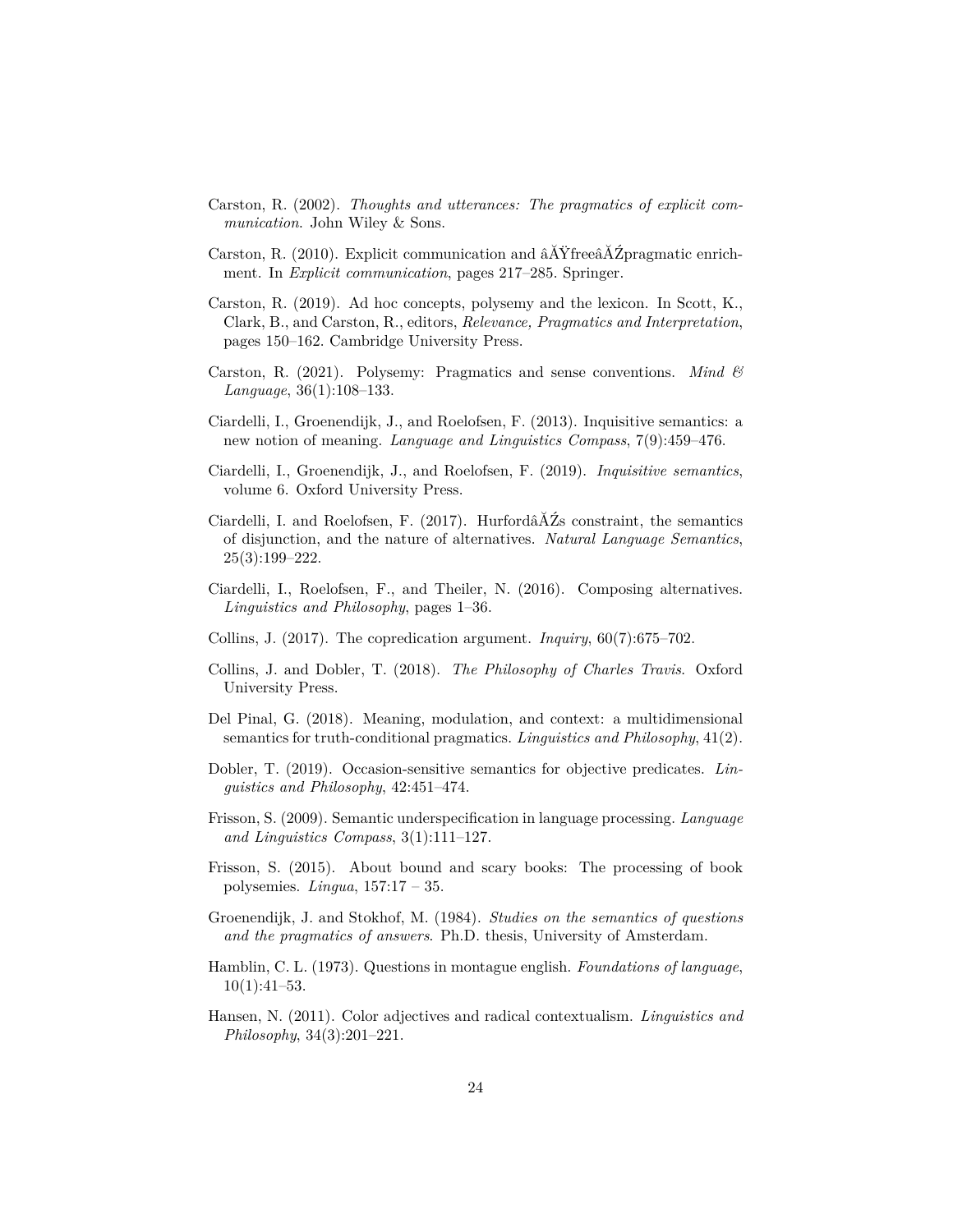- <span id="page-25-7"></span>Hansen, N. and Chemla, E. (2013). Experimenting on contextualism. *Mind & Language*, 28(3):286–321.
- <span id="page-25-8"></span>Haslanger, S. (2020). Going on, not in the same way. *Conceptual engineering and conceptual ethics*, pages 230–260.
- <span id="page-25-6"></span>Kennedy, C. and McNally, L. (2010). Color, context, and compositionality. *Synthese*, 174(1):79–98.
- <span id="page-25-2"></span>Krifka, M. (1994). The semantics and pragmatics of weak and strong polarity items in assertions. In *Semantics and Linguistic Theory*, volume 4, pages 195–219.
- <span id="page-25-13"></span>Lahav, R. (1989). Against compositionality: the case of adjectives. *Philosophical studies*, 57(3):261–279.
- <span id="page-25-10"></span>Löhr, G. (2021). Does polysemy support radical contextualism? on the relation between minimalism, contextualism and polysemy. *Inquiry*, pages 1–25.
- <span id="page-25-1"></span>Pagin, P. and Pelletier, J. (2007). Content, context and composition. *Content and Context. Essays on Semantics and Pragmatics*, pages 25–62.
- <span id="page-25-3"></span>Poesio, M. (1996). Semantic ambiguity and underspecification. In van Deemter, K. and Peters, S., editors, *Semantic ambiguity and perceived ambiguity*.
- <span id="page-25-5"></span>Predelli, S. (2005). Painted leaves, context, and semantic analysis. *Linguistics and Philosophy*, 28(3):351–374.
- <span id="page-25-12"></span>Pustejovsky, J. (1995). *The generative lexicon.* The MIT Press.
- <span id="page-25-0"></span>Recanati, F. (2004). *Literal meaning*. Cambridge University Press.
- <span id="page-25-9"></span>Recanati, F. (2012). *Truth-conditional pragmatics*. Oxford University Press.
- <span id="page-25-11"></span>Recanati, F. (2017). Contextualism and polysemy. *dialectica*, 71(3):379–397.
- <span id="page-25-14"></span>Roberts, C. (1996). Information structure in discourse: Towards an integrated formal theory of pragmatics. *Working Papers in Linguistics-Ohio State University Department of Linguistics*, pages 91–136.
- <span id="page-25-15"></span>Roberts, C. (2004). Context in dynamic interpretation. *The handbook of pragmatics*, pages 197–220.
- <span id="page-25-16"></span>Roberts, C. (2012). Information structure: Towards an integrated formal theory of pragmatics. *Semantics and Pragmatics*, 5:6–1.
- <span id="page-25-17"></span>Roberts, C. (2018). Speech acts in discourse context. *New Work on Speech Acts*, page 317.
- <span id="page-25-4"></span>Roelofsen, F. (2019). Two alternatives for disjunction: an inquisitive reconciliation. In *Questions in Discourse*, pages 251–274. Brill.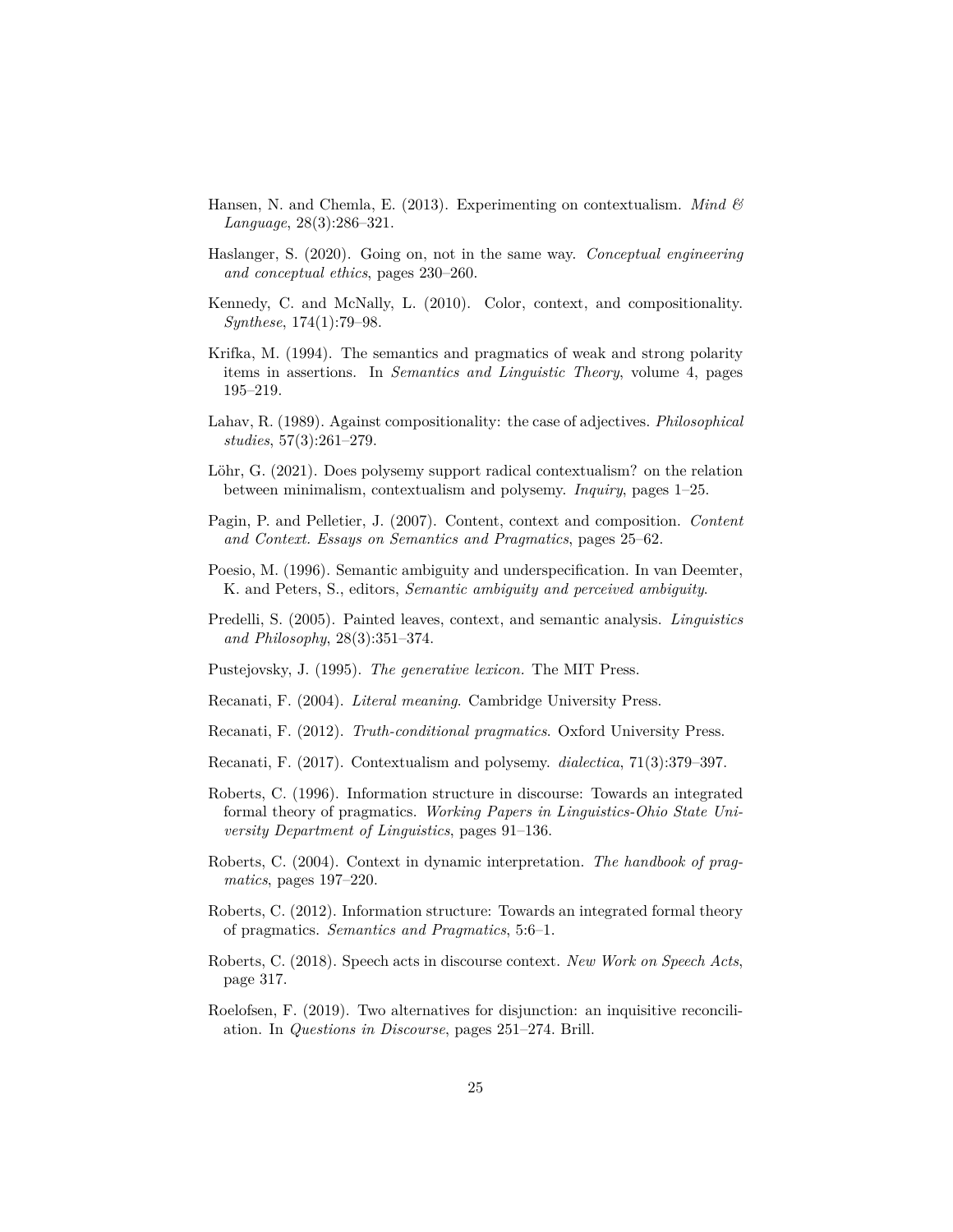- <span id="page-26-2"></span>Rooth, M. (1992). A theory of focus interpretation. *Natural language semantics*,  $1(1):75-116.$
- <span id="page-26-7"></span>Rothschild, D. and Segal, G. (2009). Indexical predicates. *Mind & Language*, 24(4):467–493.
- <span id="page-26-5"></span>Sainsbury, R. M. (2001). Two ways to smoke a cigarette. *Ratio*, 14(4):386–406.
- <span id="page-26-11"></span>Santana, C. (2014). Ambiguity in cooperative signaling. *Philosophy of Science*, 81(3):398–422.
- <span id="page-26-17"></span>Schoubye, A. J. and Stokke, A. (2016). What is said? *Noûs*.
- <span id="page-26-18"></span>Smith, B. C. (2010). What we mean, what we think we mean, and how language surprises us.
- <span id="page-26-16"></span>Stone, M. (2013). Economy in embodied utterances. *Brevity. Oxford University Press*.
- <span id="page-26-6"></span>Szabó, Z. G. (2001). Adjectives in context. *PRAGMATICS AND BEYOND NEW SERIES*, pages 119–146.
- <span id="page-26-1"></span>Travis, C. (1985a). On what is strictly speaking true. *Canadian Journal of Philosophy*, 15(2):187–229.
- <span id="page-26-12"></span>Travis, C. (1985b). Vagueness, observation, and sorites. *Mind*, 94(375):345–366.
- <span id="page-26-0"></span>Travis, C. (1989). The uses of sense: WittgensteinâĂŹs philosophy of language.
- <span id="page-26-10"></span>Travis, C. (2000). *Unshadowed thought: Representation in thought and language*. Harvard University Press.
- <span id="page-26-3"></span>Travis, C. (2008). *Occasion-sensitivity: Selected essays*. Oxford University Press.
- <span id="page-26-13"></span>Travis, C. (2009). *Thought's footing: a theme in Wittgenstein's Philosophical investigations*. Oxford University Press.
- <span id="page-26-4"></span>Travis, C. (2011). *Objectivity and the Parochial*. Oxford University Press.
- <span id="page-26-9"></span>Travis, C. (2018). *Replies*. Oxford University Press.
- <span id="page-26-15"></span>Van Rooy, R. (2003). Questioning to resolve decision problems. *Linguistics and Philosophy*, 26(6):727–763.
- <span id="page-26-8"></span>Vicente, A. (2015). The green leaves and the expert: Polysemy and truthconditional variability. *Lingua*, 157:54–65.
- <span id="page-26-14"></span>Viebahn, E. (2020). Copredication, polysemy and context-sensitivity. *Inquiry*, pages 1–17.